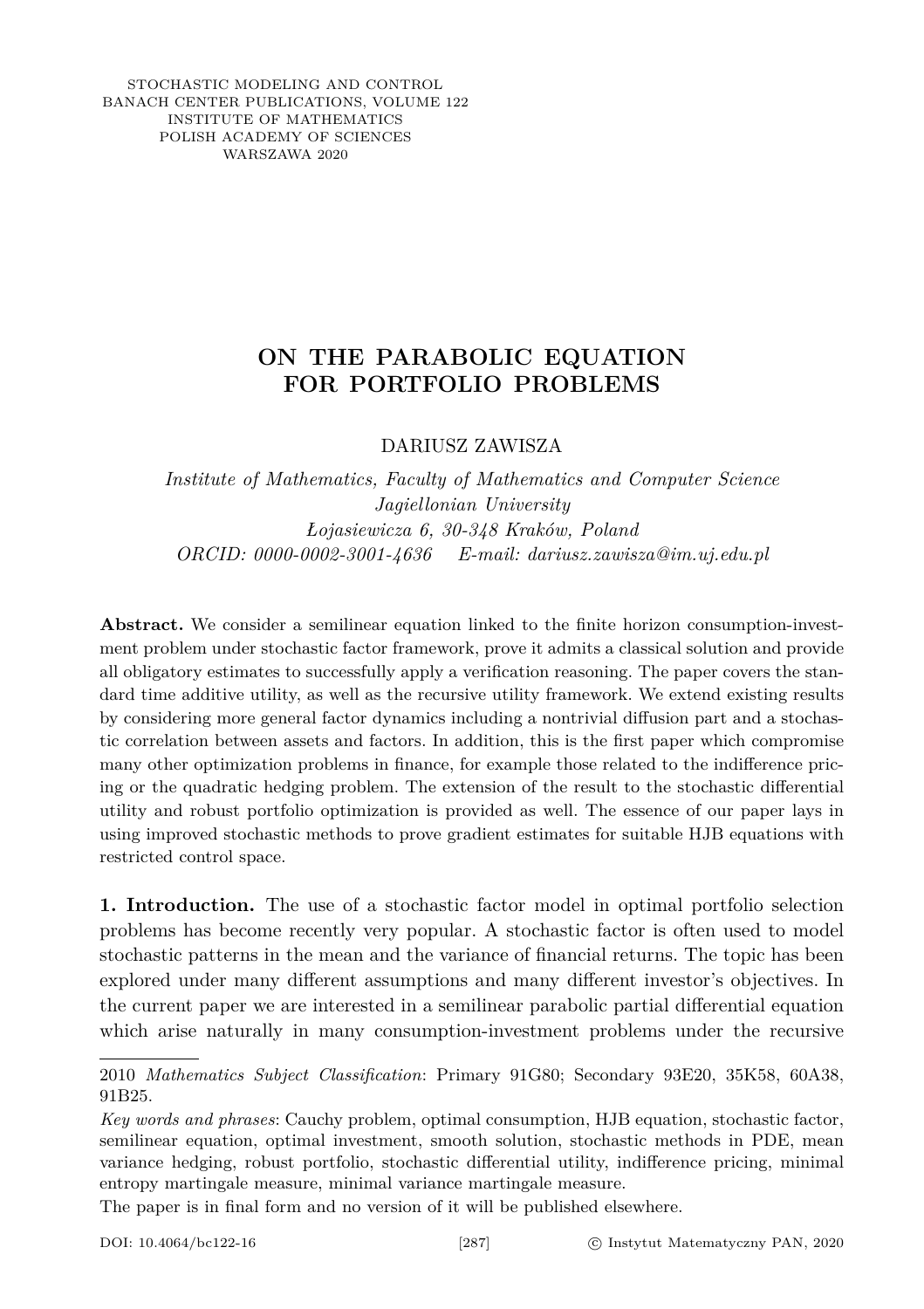utility formulation (with the Epstein–Zin utility and after some reduction techniques), whenever we assume a stochastic factor dependence in the asset price dynamics. Our setting covers as well many other optimization topics. In particular, we should emphasize here the minimal variance martingale measure (generally *q*-optimal martingale measure), the minimal entropy martingale measure and the quadratic hedging problem. In order to determine an optimal investment strategy and use a verification theorem, the common approach is to prove that the PDE admits a classical solution in the  $C^{2,1}$  class, which in addition satisfies a global gradient estimate.

The regularity of a solution to the suitable PDE was explored by many authors, but due to our knowledge there is no paper considering the PDE with the full generality including a multidimensional factor dynamics with a stochastic correlation, a nontrivial diffusion part and under the recursive utility formulation with a risk averse and a risk seeking investor. The difficulty with a stochastic correlation lays in the fact that it is not possible to remove the quadratic gradient part using the power transform or obtain satisfactory results with the log transform techniques. Some results, concerning regularity of a related HJB equation, were obtained for example by Pham [\[33\]](#page-15-0), Zariphopoulou [\[40\]](#page-15-1) but they considered only the pure investment problem (without the consumption process) and with the trivial diffusion part in the factor dynamics or with one-dimensional factor only.

A separate study should be dedicated to the line of papers concerning optimal investments with the risk sensitive objective criterion. Usually, those papers consider the infinite horizon formulation but they provide as well some insights into the finite horizon framework. This was considered by Bensoussan et al.[\[2\]](#page-13-0), Hata [\[18\]](#page-14-0), Nagai [\[31\]](#page-15-2). We should emphasize here the significance of the papers written by Davis and Lleo [\[6\]](#page-14-1), [\[7\]](#page-14-2) dedicated to very general finite horizon jump diffusion models.

Smooth solutions to pure investment problems can be as well easily deduced from Sobolev's weak solutions results obtained by BSDE methods (see e.g. Delarue and Guatteri [\[8\]](#page-14-3)).

Under one-dimensional factor dynamics, the possibility of a consumption was considered by Castañeda-Leyva and Hernández-Hernández [\[5\]](#page-14-4) (in the time additive utility setting), Kraft et al. [\[25\]](#page-14-5), [\[26\]](#page-15-3) (recursive utility), and by Berdjane and Pergamenshchikov [\[4\]](#page-14-6) with the multidimensional factor process, but still the factor dynamics is required to be suitable to reduce the quadratic gradient term by using the power transform in the spirit of Zariphopoulou [\[40\]](#page-15-1). As indicated in Pham [\[33,](#page-15-0) Remark 3.1] the aforementioned transform cannot be used in a general factor dynamics.

We should mention here as well many research papers embedded into the infinite horizon setting with the elliptic HJB equation instead of the parabolic one. We have here: Hernández and Fleming [\[12\]](#page-14-7), [\[13\]](#page-14-8), Nagai [\[31\]](#page-15-2), Trybuła [\[37\]](#page-15-4), Zawisza [\[43\]](#page-15-5). Mostly they were focused on the one-dimensional factor model, except for works of Hata and Sheu [\[20\]](#page-14-9) and Nagai [\[31\]](#page-15-2). They obtained their results by applying sub- and super-solution viscosity methods to deal with a general and a multidimensional factor dynamics. However, to prove existence result for the suitable viscosity solution they needed higher regularity assumptions for the model coefficients.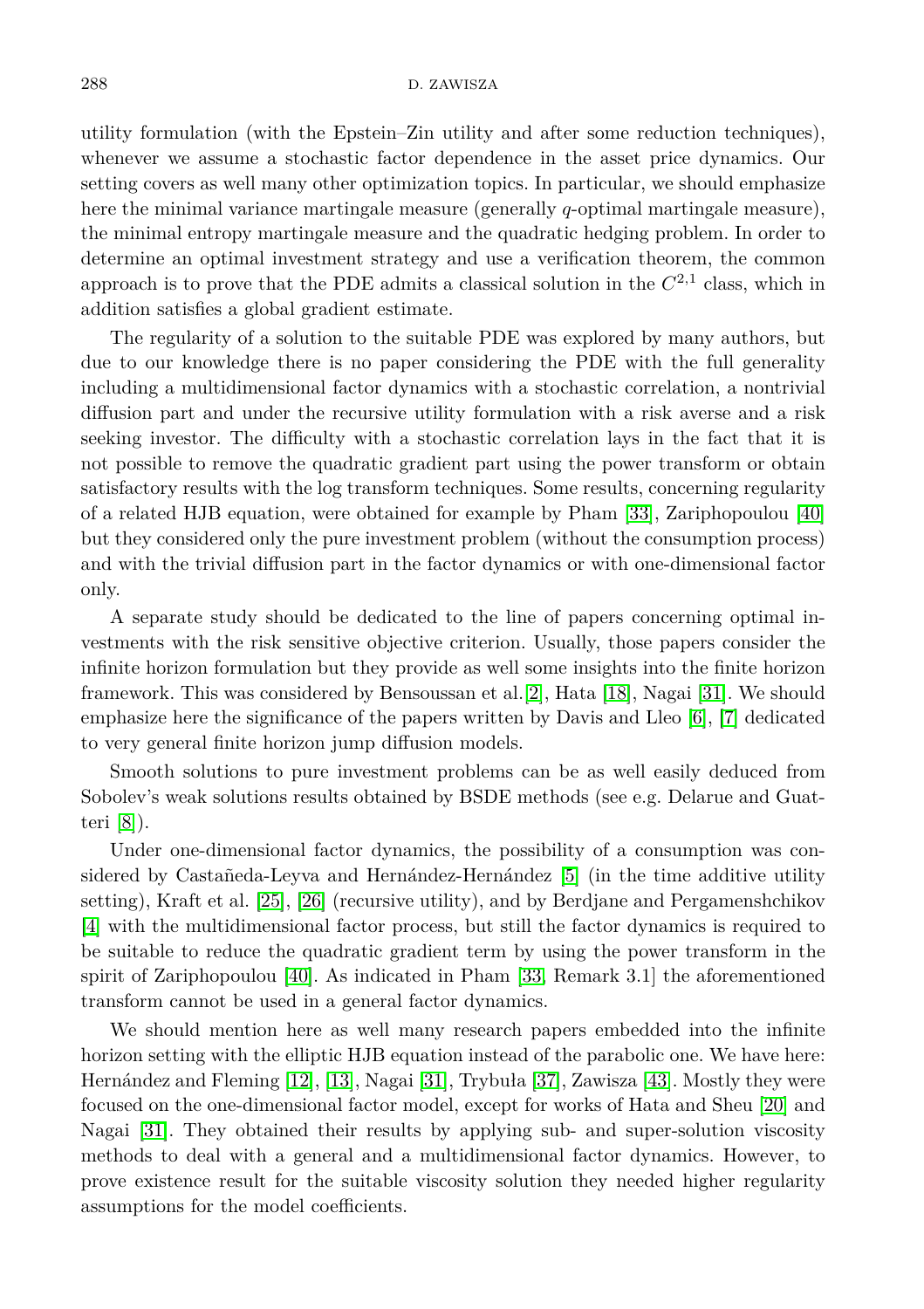Just recently Hata et al. [\[19\]](#page-14-10) have considered the finite horizon case together with risk averse case, but still under higher smoothness conditions on the coefficients and within the framework of sub/supersolution method. We are as well aware of recent very general results of Xing [\[39\]](#page-15-6), Matoussi and Xing [\[28\]](#page-15-7), which represent the solution in terms of the forward-backward equation. Nevertheless, they do not study associated parabolic equations.

Our results extend the recent results of Kraft et al. [\[25\]](#page-14-5) and Hata et al. [\[19\]](#page-14-10) but our approach to the issue is different. In this paper we rewrite the semilinear equation as the HJB equation with unrestricted control space, then we will restrict the control space to some compact set and use known existence theorems for such HJB equations. Using novel stochastic methods we obtain uniform estimates for the solution and its gradient. In this way we are able to prove that the solution to the restricted control problem is in fact a solution to our primary equation and as a by-product we get the estimates needed to apply the verification reasoning. Our paper is the continuation of the line of papers: Fleming and McEneaney [\[14\]](#page-14-11), Fleming and Hernández [\[12\]](#page-14-7), Pham [\[33\]](#page-15-0), Zawisza [\[43\]](#page-15-5), but we present as well novel ideas. Namely, the most challenging problem in our work is to improve existing gradient stochastic estimates to cover many issues: the non-trivial second order term (diffusion term), the quadratic dependence in the gradient part, the presence of the power expression in the equation and finally different configurations of risk aversion parameters. The power expression corresponds to the presence of the consumption in the original control problem and prevents us from applying the logarithmic transform as it was done for example in Pham [\[33\]](#page-15-0). The second important extension is a link to the variance hedging problems.

We would like to point out as well all advantages of our paper:

- 1. We prove regularity results for nontrivial PDE which is useful to tackle the multidimensional portfolio problems including the Epstein–Zin recursive utility problem (vel the Kreps–Proteus recursive utility problem) and the quadratic hedging problem.
- 2. We reduce many financial optimization problems to the analysis of one single semilinear PDE.
- 3. We provide a general method to prove global gradient estimates for solutions to the aforementioned equations (see Lemma [3.3\)](#page-9-0).
- 4. In Lemma [2.1](#page-5-0) we show an interesting application of the power transform method. It can have possible applications in other risk sensitive control problems.
- 5. We reduce the equation to the form  $u_t + \frac{1}{2} \text{Tr}(\Sigma(x)D_x^2 u) + H(D_x u, u, x, t) = 0$ , where the Hamiltonian  $H(p, u, x, t)$  satisfies the Lipschitz condition in *u* and *p* and therefore our result paves the way to numerical simulation either by the fixed point method in partial differential equations (see e.g. Zawisza [\[43\]](#page-15-5)), BSDE numerical techniques (see Gobet et al. [\[15\]](#page-14-12)), or policy iteration algorithm (see Jacka and Mijatović [\[24\]](#page-14-13)).
- 6. We present extensions of our result to the robust optimal portfolio selection problems.
- 7. The paper has implications for the existence of the stochastic differential utility under the Kreps–Proteus utility.
- 8. Finally, we provide a proof which is independent of BSDE theory and might be used to prove existence theorems for forward-backward equations.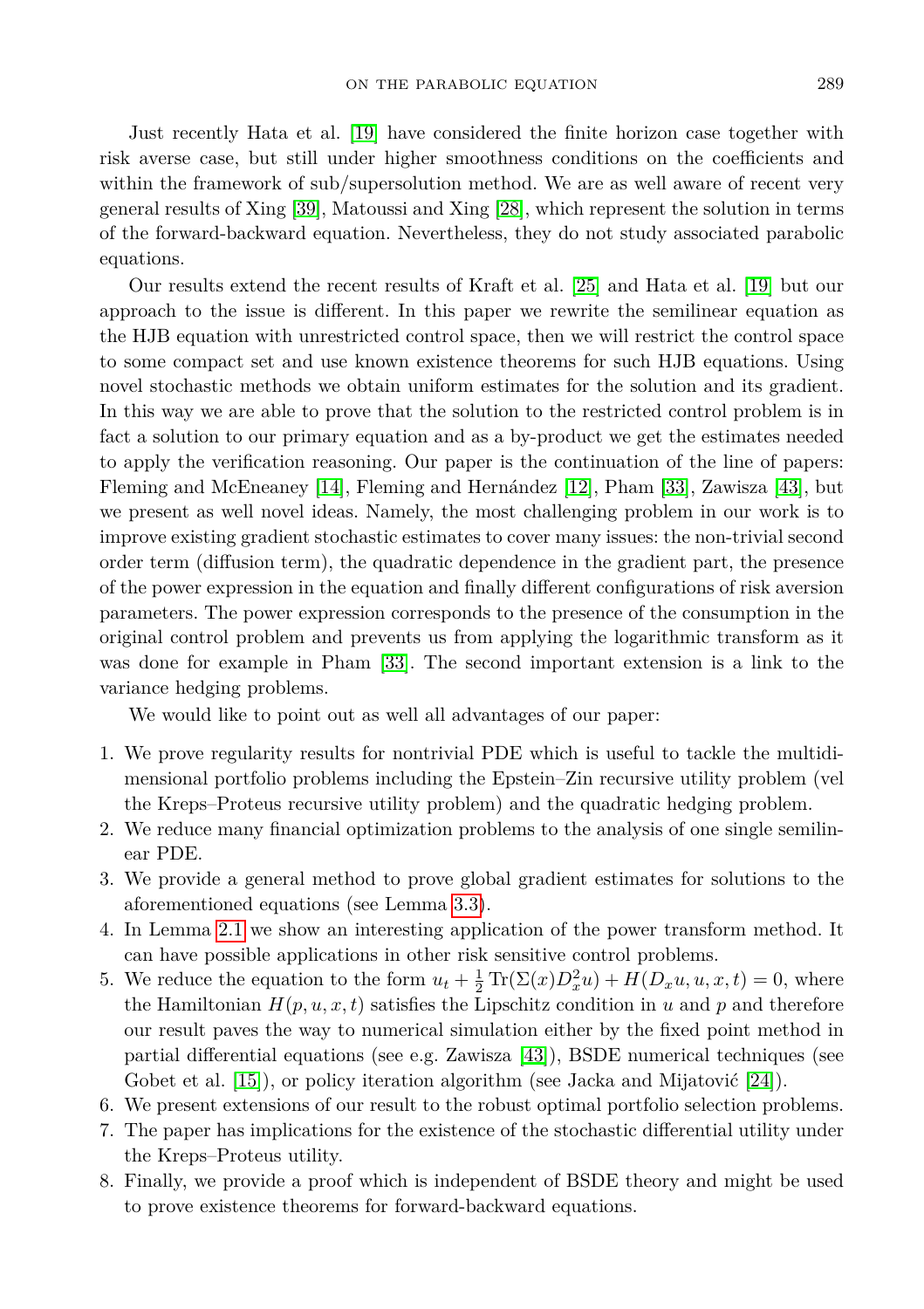Our paper has the following structure. First we introduce our equation and present the power transform method. Crucial estimates for the solution to the HJB equation are done in the third section. The main result (Theorem [4.1\)](#page-11-0) is presented in Section 4. In the last section we extend the main result to the two important problems: the robust portfolio optimization and the stochastic differential utility problem.

**2. The equation.** We consider first the Cauchy problem of the form

$$
G_t + \frac{1}{2} \text{Tr}(\Sigma(x)D_x^2 G) + \frac{1}{2} \frac{1}{G} D_x^* G A(x) D_x G + b^*(x) D_x G + \theta (1 - k) G^k + h(x) G = 0, \qquad (x, t) \in \mathbb{R}^n \times [0, T),
$$
 (1)

with the terminal condition  $G(x, T) = \beta(x)$  and parameters  $k \in \mathbb{R}, \theta \geq 0$ . In the above notation we ignore  $(x, t)$  the dependence for the function *G*. The lack of the time dependence in the model coefficients is for notational convenience and can be relaxed. In addition, vectors are treated as column matrices, the symbol  $b^*$  is used to denote the transpose of the vector (or matrix) *b*. The above equation is a general version of the equation considered by Zawisza [\[43\]](#page-15-5), Trybuła and Zawisza [\[38\]](#page-15-8) and covers multidimensional setting proposed for example in Hata et al. [\[19\]](#page-14-10), Hata [\[18\]](#page-14-0) (after taking the log transformation of our equation).

We assume here that:

(A1) The function  $b : \mathbb{R}^n \to \mathbb{R}^n$  is Lipschitz continuous, while the function  $h : \mathbb{R}^n \to \mathbb{R}$ is Lipschitz continuous and bounded.

(A2) The function  $\beta : \mathbb{R}^n \to \mathbb{R}$  is positive, bounded, Lipschitz continuous and bounded away from zero, i.e. there exists a constant  $\varepsilon > 0$  such that

<span id="page-3-0"></span>
$$
\beta(x) \ge \varepsilon > 0, \quad x \in \mathbb{R}^n.
$$

(A3) The matrices  $\Sigma : \mathbb{R}^n \to \mathbb{R}^{n \times n}$  and  $A : \mathbb{R}^n \to \mathbb{R}^{n \times n}$  are symmetric, their coefficients are Lipschitz continuous and bounded, and the uniform ellipticity condition holds, i.e. there exists a positive constant  $\varepsilon > 0$  such that

$$
z^*\Sigma(x)z \ge \varepsilon |z|^2, \quad z^*A(x)z \ge \varepsilon |z|^2, \quad x, z \in \mathbb{R}^n.
$$

In many financial optimization problems the matrix *A* is negative definite, so we will further prove that our results can be easily extended to the following case:

(A3<sup>'</sup>) The matrices  $\Sigma : \mathbb{R}^n \to \mathbb{R}^{n \times n}$  and  $A : \mathbb{R}^n \to \mathbb{R}^{n \times n}$  are symmetric, their coefficients are Lipschitz continuous and bounded, and there exist  $\varepsilon > 0$ ,  $\mu \in (0,1)$  such that

$$
z^*\Sigma(x)z \ge \varepsilon |z|^2, \quad z^*[\mu\Sigma(x) + A(x)]z \ge \varepsilon |z|^2, \quad x, z \in \mathbb{R}^n.
$$

If we consider  $\beta \equiv 1$ , then the equation is suitable for the consumption-investment problem in a general stochastic factor model under the recursive utility formulation using continuous time Epstein–Zin preferences. Our framework includes as well the standard time additive utility objectives. The equation has already been derived in many papers (see for example Hata et al. [\[19\]](#page-14-10)), so we will limit ourselves only to the one-dimensional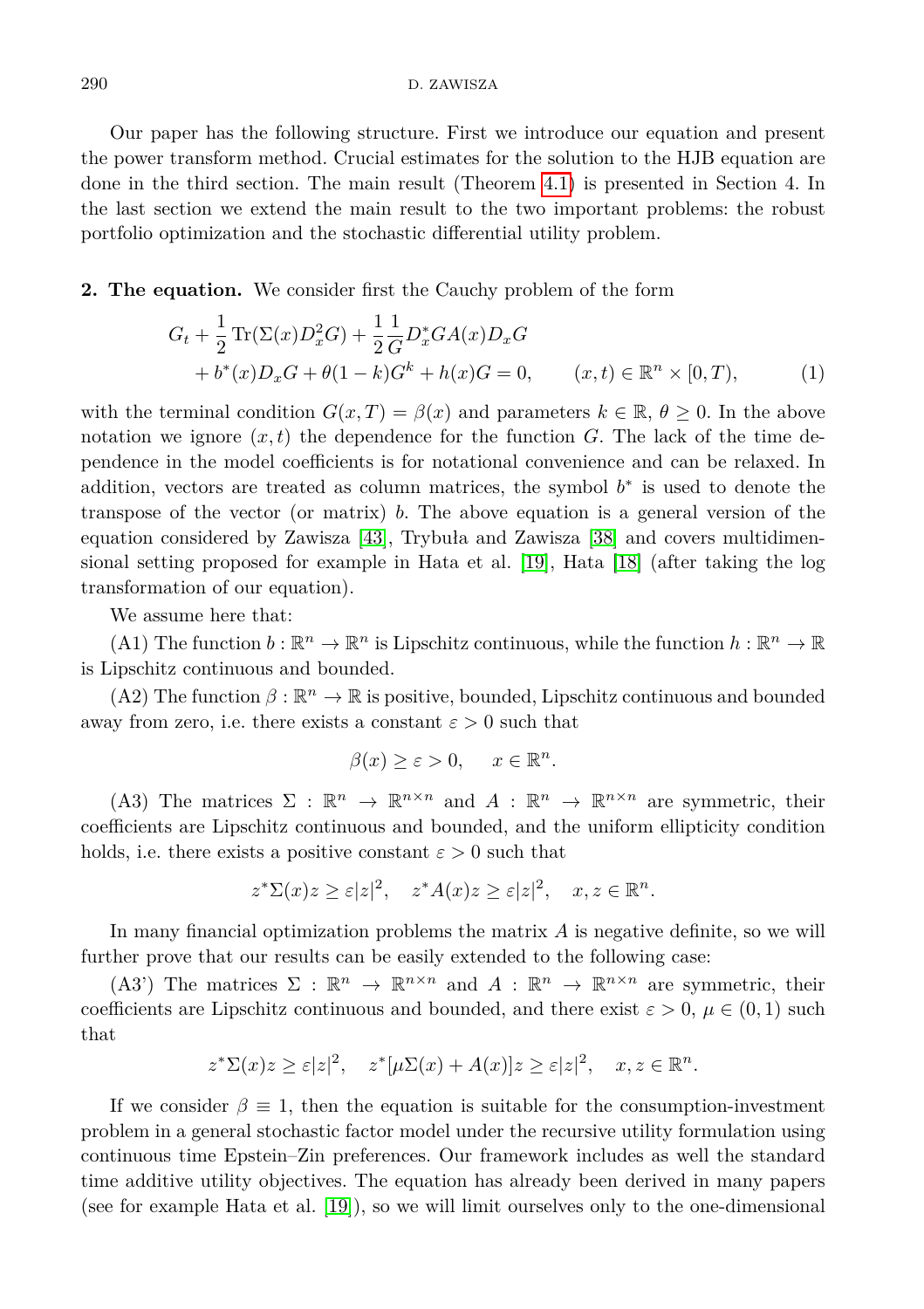case as it is was done in Zawisza [\[43\]](#page-15-5). First, we would like to present the constant correlation case

$$
\begin{cases}\ndB_t = r(X_t)B_t dt, \\
dS_t = b(X_t)S_t dt + \sigma(X_t)S_t dW_t^1, \\
dX_t = g(X_t) dt + a(X_t)(\rho dW_t^1 + \bar{\rho} dW_t^2),\n\end{cases}
$$

where  $W^1$ ,  $W^2$  are independent Wiener processes,  $\rho$  is the constant correlation coefficient, the process *S* denotes the stock price, whereas *X* is the factor process. The wealth process is given by

$$
dV_t^{\pi,c} = r(X_t)V_t^{\pi,c} dt + \pi_t [b(X_t) - r(X_t)] dt + \pi_t \sigma(X_t) dW_t^1 - c_t dt.
$$

By  $(\pi, c)$  we denote the portfolio process and the consumption intensity process respectively, i.e. a pair of progressively measurable processes such that the process  $(c_t, t \in [0, T])$ is positive,

$$
\int_0^T \pi_s^2 ds < +\infty, \quad \text{a.s.}
$$

and the random variable  $V_T^{\pi,c}$  is almost surely positive. The investor's objective is to maximize

$$
\mathbb{E}_{v,x,t} \frac{1}{\gamma} \Big[ \int_t^T e^{-w(s-t)} (c_s)^\gamma ds + e^{-w(T-t)} (V_T^{\pi,c})^\gamma \Big].
$$

The HJB equation associated with that problem (after suitable reduction techniques see e.g. Zariphopoulou [\[40\]](#page-15-1)) is given by

$$
F_t + \frac{1}{2}a^2(x)D_x^2F + \frac{\gamma \rho^2}{2(1-\gamma)}a^2(x)\frac{[D_xF]^2}{F} + \left[g(x) + \frac{\gamma \rho}{1-\gamma}a(x)\lambda(x)\right]D_xF
$$

$$
+ \left[\frac{\gamma}{2(1-\gamma)}\lambda^2(x) + \gamma r(x) - w\right]F + (1-\gamma)F^{\gamma/(\gamma-1)} = 0,
$$

where  $\lambda(x) := (b(x) - r(x))/\sigma(x)$  is a market price of risk.

In this case the power transform  $F^{\zeta}$  (for suitable choice of  $\zeta$ ) can be used to reduce the nonlinear term  $\frac{[D_x F]^2}{F}$  $\frac{xF}{F}$ . The candidate optimal controls are given by

$$
\hat{\pi}(V_t, X_t) := V_t \left[ \frac{\rho a(X_t)}{(1 - \gamma)\sigma(X_t)} \frac{D_x F}{F} + \frac{\lambda(X_t)}{(1 - \gamma)\sigma(X_t)} \right], \quad \hat{c}(V_t, X_t) := V_t [F(X_t, t)]^{1/(\gamma - 1)}.
$$

However, instead of a deterministic correlation, we can consider a stochastic correlation effect, i.e.

$$
dX_t = g(X_t) dt + a_1(X_t) dW_t^1 + a_2(X_t) dW_t^2.
$$

For that model the HJB equation is given by

$$
F_t + \frac{1}{2} [a_1^2(x) + a_2^2(x)] D_x^2 F + \frac{\gamma}{2(1-\gamma)} a_1^2(x) \frac{[D_x F]^2}{F} + \left[ g(x) + \frac{\gamma}{1-\gamma} a_1(x) \lambda(x) \right] D_x F
$$
  
+ 
$$
\frac{\gamma}{2(1-\gamma)} [\lambda^2(x) + \gamma r(x) - w] F + (1-\gamma) F^{-\gamma/(1-\gamma)} = 0 \quad (2)
$$

with the candidate optimal controls

$$
\hat{\pi}(V_t, X_t) := V_t \left[ \frac{a_1(X_t)}{(1 - \gamma)\sigma(X_t)} \frac{D_x F}{F} + \frac{\lambda(X_t)}{(1 - \gamma)\sigma(X_t)} \right], \quad \hat{c}(V_t, X_t) := V_t [F(X_t, t)]^{1/(\gamma - 1)}.
$$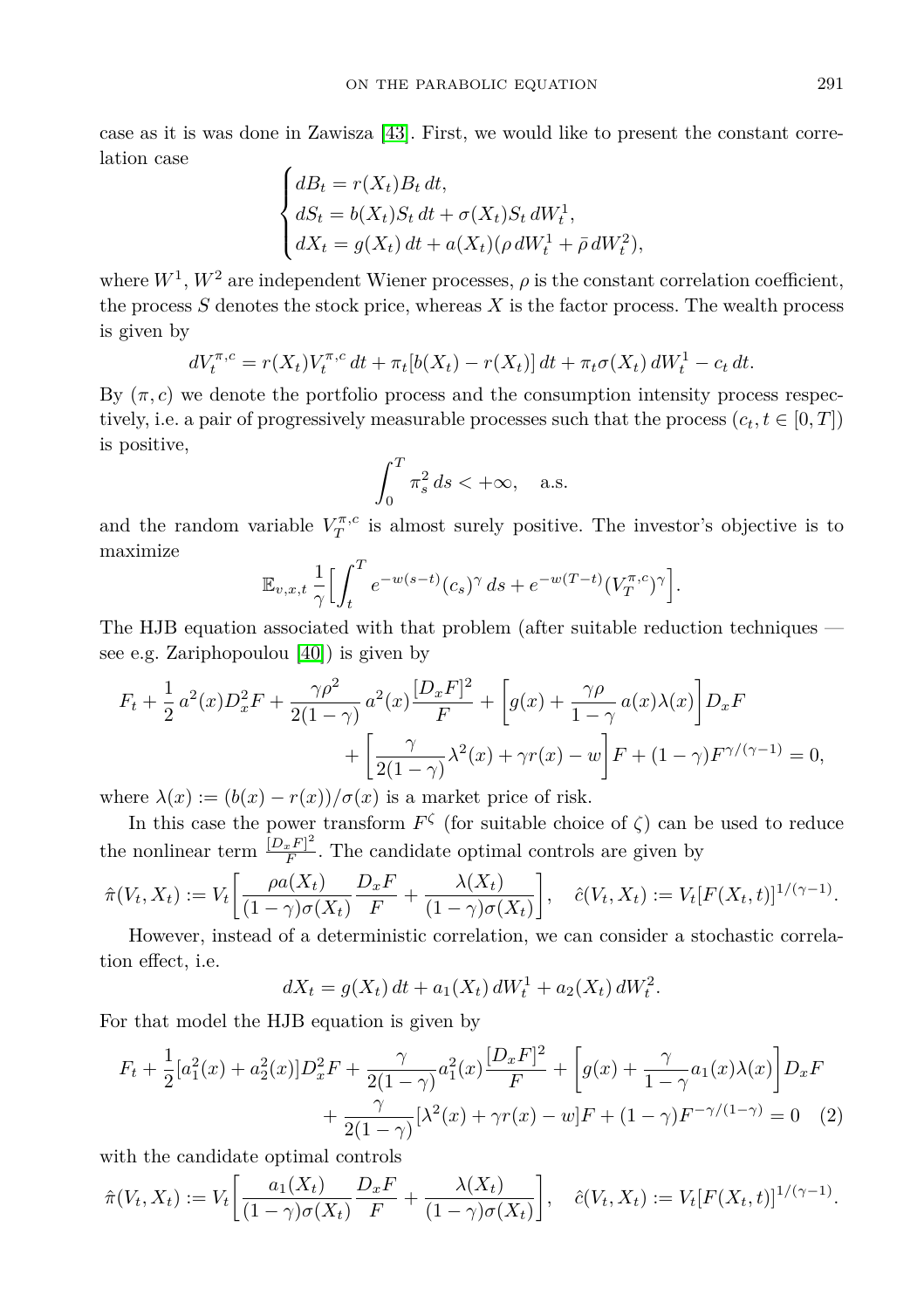In this example there is no further possibility to use the power transform to simplify the equation.

Although the fundamental motivation for considering the problem comes from the above example, equation [\(1\)](#page-3-0) is sufficiently general to cover and extend many other important optimization problems in finance. We will try to review it once more by giving more information about the specific choice of the optimization objectives and the literature with the recent contribution in the field:

- 1.  $\beta \equiv 1$  consumption-investment problem for the recursive utility and the time additive utility aggregator (Kraft et al. [\[25\]](#page-14-5), [\[26\]](#page-15-3), Hata et al. [\[19\]](#page-14-10)).
- 2.  $\beta \equiv 1, \theta = 0$  the pure investment problem in the CRRA utility (HARA utility) framework (Davis and Lleo [\[6\]](#page-14-1), [\[7\]](#page-14-2)).
- 3.  $\theta = 0$  and condition (A3') indifference pricing under the exponential utility function, the minimal entropy martingale measure (Benth and Karlsen [\[3\]](#page-14-14), Hernández-Hernández and Sheu [\[23\]](#page-14-15), Sircar and Zariphopoulou [\[35\]](#page-15-9), Musiela and Zariphopoulou [\[29\]](#page-15-10), Henderson [\[21\]](#page-14-16), Benedetti and Campi [\[1\]](#page-13-1), Grasselli and Hurd [\[16\]](#page-14-17), Zawisza [\[43\]](#page-15-5)).
- 4. For  $\beta \equiv 1, \theta = 0$ , condition (A3') the mean variance portfolio selection problem, the variance optimal martingale measure, (Hernández-Hernández [\[22\]](#page-14-18), Laurent and Pham [\[27\]](#page-15-11), Trybuła and Zawisza [\[38\]](#page-15-8)). These authors have considered so far only problems with one-dimensional factor dynamics.

REMARK. It might happen that in the quadratic hedging and the mean variance hedging problem both conditions (A3) and (A3') are not satisfied. But then the substitution  $H = 1/G$  allows us to make condition  $(A3')$  applicable (see Trybuła and Zawisza [\[38\]](#page-15-8)).

It is useful to note that we can restrict ourselves to the equation with parameter  $k \in (-\infty, 0) \cup (1, +\infty)$  and instead of condition (A3') we can consider only (A3).

To prove this observation suppose first that condition (A3') is satisfied. Let us define

$$
B_{\psi}(x) := \psi A(x) + (\psi - 1) \Sigma(x) = \frac{1}{(1 - \mu)} [A(x) + \mu \Sigma(x)],
$$

where  $\psi := \frac{1}{1-\mu}$  ( $\mu$  as in (A3')). Note that

<span id="page-5-1"></span>
$$
B_{\psi}(x) = \frac{1}{(1-\mu)} [A(x) + \mu \Sigma(x)],
$$

which implies that the matrix  $B_{\psi}$  satisfies condition (A3). Hence, we have

<span id="page-5-0"></span>Lemma 2.1. *Suppose that condition* (A3') *is satisfied and the function G is a classical solution to the equation*

$$
G_t + \frac{1}{2} \text{Tr}(\Sigma(x)D_x^2 G) + \frac{1}{2} \frac{1}{G} D_x^* G B_\psi(x) D_x G + b^*(x) D_x G
$$
  
+  $\frac{\theta}{\psi} (1 - k) G^k + \frac{h(x)}{\psi} G = 0$ ,  $(x, t) \in \mathbb{R}^n \times [0, T)$ .

*Then the function*  $H = G^{\psi}$  *is a solution to* 

$$
H_t + \frac{1}{2} \text{Tr}(\Sigma(x)D_x^2 H) + \frac{1}{2} \frac{1}{H} D_x^* H A(x) D_x H + b^*(x) D_x H
$$
  
+  $\theta \frac{1-k}{1-\xi} (1-\xi) H^{\xi} + h(x) H = 0, \quad (x, t) \in \mathbb{R}^n \times [0, T),$  (3)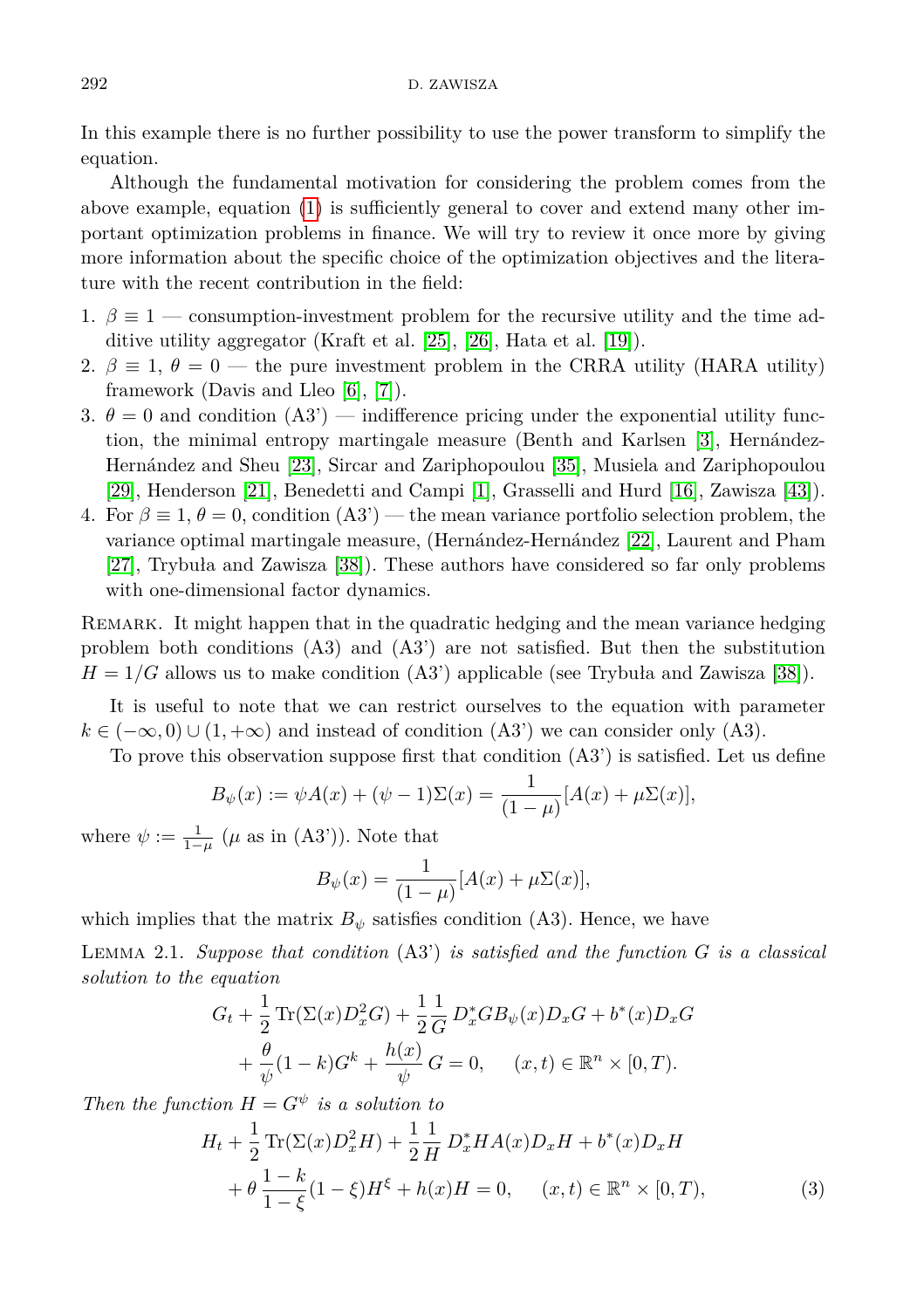$where \xi := \frac{1}{\psi}[k + \psi - 1] = 1 + \frac{k-1}{\psi}$ . Moreover,

- 1.  $\xi > 1$  *if and only if*  $k > 1$ ,
- 2.  $\xi < 0$  *implies*  $k < 0$ ,
- 3.  $\xi \in [0,1)$  *can be get by taking*  $\psi$  *sufficiently large* ( $\mu$  *close to one*) *and then taking suitable*  $k < 0$ *,*
- 4. *The case*  $\xi = 1$  *can be treated by considering the case*  $\theta = 0$ *.*

*Proof.* We have

$$
H_t = \psi G^{\psi - 1} G_t,
$$
  
\n
$$
D_x H = \psi G^{\psi - 1} D_x G,
$$
  
\n
$$
H_{x_i x_j} = \psi G^{\psi - 1} G_{x_i x_j} + \psi(\psi - 1) G^{\psi - 2} G_{x_i} G_{x_j}.
$$

By the direct substitution, we get equation [\(3\)](#page-5-1). The latter part of the conclusion is left to the reader.  $\blacksquare$ 

For the applications of the power transform method see for example Musiela and Zariphopoulou [\[29\]](#page-15-10), Zariphopoulou [\[40\]](#page-15-1), Zawisza [\[43\]](#page-15-5), and Trybuła and Zawisza [\[38\]](#page-15-8), Kraft et al. [\[25\]](#page-14-5).

**3. Stochastic estimates.** In the current section we reduce this equation to the HJB equation for the restricted stochastic control problem and prove estimates for the solution *F* and its derivative  $D_xF$ . As it has been observed in the previous section we can limit ourselves to prove there exists a smooth solution to

$$
G_t + \frac{1}{2} \text{Tr}(\Sigma(x)D_x^2 G) + \frac{1}{2} \frac{1}{G} D_x^* G A(x) D_x G + b^*(x) D_x G + \theta (1 - k) G^k + h(x) G = 0, \quad (x, t) \in \mathbb{R}^n \times [0, T),
$$

with the parameter restriction  $k \in (-\infty, 0) \cup (1, +\infty)$ . We will consider cases  $k \in (-\infty, 0)$ and  $k \in (1, +\infty)$  separately.

*Case* 1:  $k < 0$ .

First, we should notice that it is well known that if the matrix is symmetric and positive definite, then there exists the unique positive square root of the matrix, which is also symmetric. Moreover, if the coefficients are bounded, uniformly Lipschitz continuous and the uniform ellipticity condition holds, then the same is true for the square root (cf. Stroock and Varadhan [\[36,](#page-15-12) Lemma 5.2.1 and Theorem 5.2.2]). Thus, let  $\sigma$  denote the unique square root of  $\Sigma$  and  $V$  denote the square root of  $A$ .

Suppose first that there exists a positive solution *G* to equation [\(1\)](#page-3-0) such that

<span id="page-6-0"></span>
$$
m_1 \leq G^{1/(\alpha-1)} \leq m_2,
$$
,  $\left| \frac{D_x^*GV(x)}{G} \right| \leq R,$ 

for some  $0 \leq m_1 < 1 < m_2$ ,  $R > 0$ , where  $0 < \alpha < 1$  is a constant determined by the formula  $\frac{\alpha}{\alpha-1} = k$ . Then

$$
(1 - \alpha)G^{\alpha/(\alpha - 1)} = \max_{c \ge 0} (-\alpha cG + c^{\alpha}) = \max_{c \in [m_1, m_2]} (-\alpha cG + c^{\alpha}),
$$
(4)

and

<span id="page-6-1"></span>
$$
\frac{1}{2}\frac{1}{G}D_x^*GA(x)D_xG = \max_{q \in \mathbb{R}^n} \left( D_x^*GV(x)q - \frac{1}{2}|q|^2G \right) = \max_{q \in B_R} \left( D_x^*GV(x)q - \frac{1}{2}|q|^2G \right), \tag{5}
$$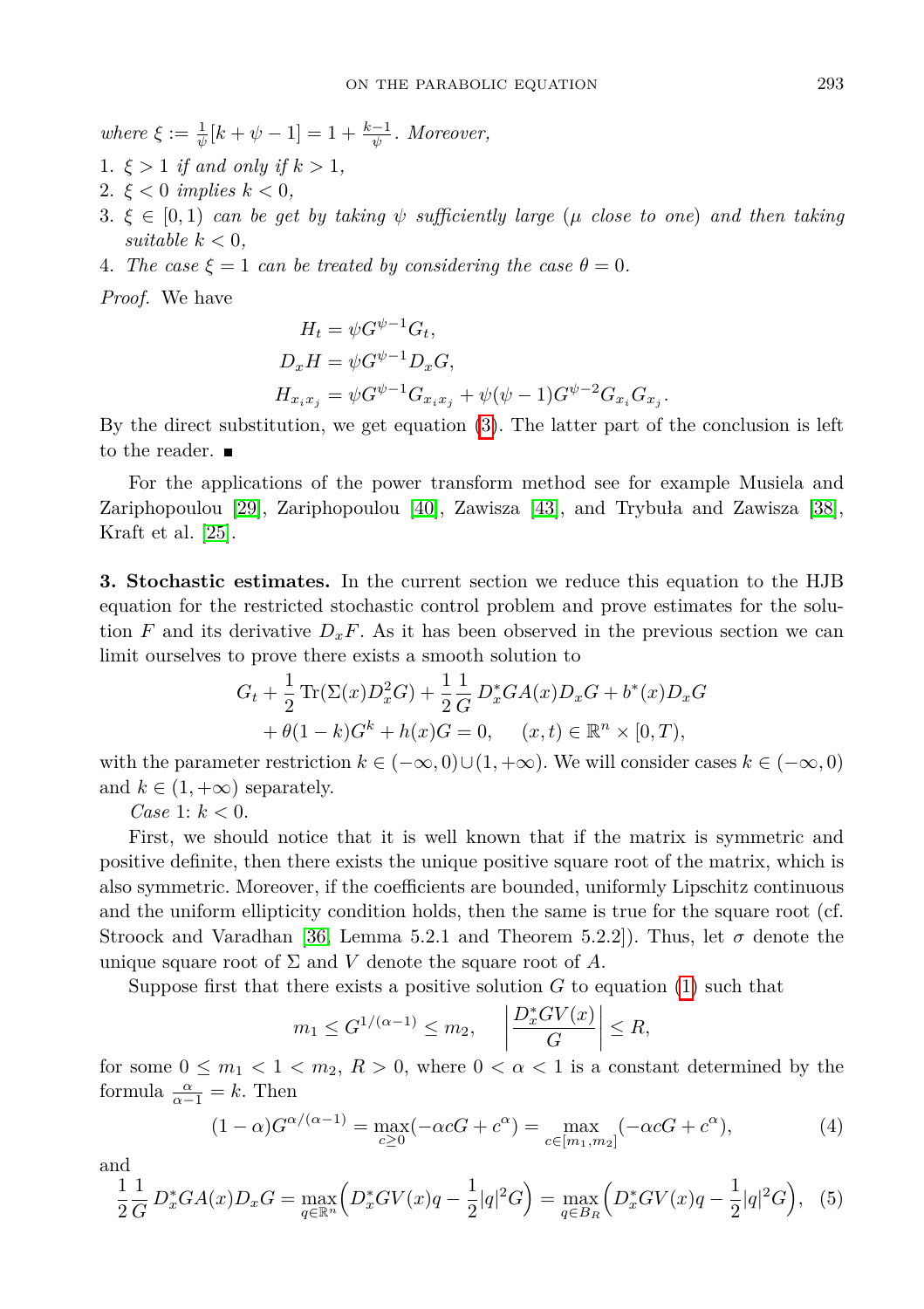where  $B_R$  is the compact set  $\{q \in \mathbb{R}^n : |q| \leq R\}$ . Therefore, this is the motivation to consider first the HJB equation for a control problem of the form

$$
G_t + \frac{1}{2} \text{Tr}(\Sigma(x)D_x^2 G) + b^*(x)G_x + \max_{q \in B_R} \left( D_x^* G V(x) q - \frac{1}{2} |q|^2 G \right) + \theta \max_{m_1 \le c \le m_2} \left( -\alpha c G + c^{\alpha} \right) + h(x)G = 0,
$$
\n(6)

with the terminal condition  $G(x,T) = \beta(x)$ . In fact, to keep consistency of the notation we should use in [\(6\)](#page-7-0) the term

<span id="page-7-0"></span>
$$
\frac{\theta}{(1-\alpha)^2} \max_{m_1 \leq c \leq m_2} \left( -\alpha c G + c^{\alpha} \right).
$$

Nonetheless, the term  $\frac{\theta}{(1-\alpha)^2}$  is positive, so for notational convenience and without loss of generality we can simply replace it by *θ*.

Assuming conditions  $(A1)$ – $(A3)$  and using Zawisza [\[44,](#page-15-13) Theorem 2.3], we know that equation [\(6\)](#page-7-0) has a smooth solution and we will denote it by  $G_{m_1,m_2,R}$  (alternatively we may use  $W^{2,1}$  very general results proved by Delarue and Guatteri  $[8]$  but it includes only the bounded coefficients case and consequently it does not cover full generality of our paper). By the standard verification theorem, we have

$$
G_{m_1, m_2, R}(x, t)
$$
  
=  $\sup_{q \in A_R, c \in C_{m_1, m_2}} \mathbb{E}_{x, t} \left[ \int_t^T \theta \exp \left\{ \int_t^s \left( h(X_k^q(x, t)) - \frac{1}{2} |q_k|^2 - \theta \alpha c_k \right) dk \right\} c_s^{\alpha} ds + \exp \left\{ \int_t^T \left( h(X_k^q(x, t)) - \frac{1}{2} |q_k|^2 - \theta \alpha c_k \right) dk \right\} \beta (X_T^q(x, t)) \right],$ 

<span id="page-7-1"></span>where

$$
dX_k^q = [b(X_k^q) - V(X_k^q)q_k]dk + \sigma(X_k^q) dW_k,
$$
\n(7)

and  $(W_k = (W_k^1, W_k^2, \dots, W_k^n)^*, 0 \le k \le T)$  is a *n*-dimensional Brownian motion. Note, that to apply properly the verification reasoning we need the existence of the solution to SDE [\(7\)](#page-7-1) when *q* is a feedback control. Here we can use the result proved by Gyöngy and Krylov [\[17,](#page-14-19) Corollary 2.6]. In the above stochastic control representation the symbol  $\mathcal{A}_R$  is used to denote all progressively measurable processes  $(q_s, 0 \le s \le T)$  taking values in  $B_R$ , the symbol  $\mathcal{C}_{m_1,m_2}$  to denote all progressively measurable processes taking values in  $[m_1, m_2]$ . In addition, by using  $\mathbb{E}_{x,t} f(X_s)$  we stress the fact we take the expected value of suitable random variable, when the system starts from *x* at time *t*. In future, for notational convenience, we will often write  $E f(X_s(x,t))$ .

Our aim is now to prove that we can find the constant  $\widehat{R} > 0$  and  $\widehat{m}_1 > 0$  and  $\widehat{m}_2 > 0$ such that for  $G := G_{\widehat{m}_1, \widehat{m}_2, \widehat{R}}$ , we have

$$
\left|\frac{D_x^*\widehat{G}V(x)}{\widehat{G}}\right| \leq \widehat{R}, \quad \widehat{m}_1 \leq [\widehat{G}]^{1/(1-\alpha)} \leq \widehat{m}_2, \quad (x,t) \in \mathbb{R}^n \times [0,T). \tag{8}
$$

<span id="page-7-2"></span>In that case, using equations [\(4\)](#page-6-0) and [\(5\)](#page-6-1), we will be sure that  $\hat{G}$  is as well the solution to [\(1\)](#page-3-0). To find such parameters we need first to find the upper and the lower uniform bound for  $G_{m_1,m_2,R}$  and the uniform bound for  $|D_xG_{m_1,m_2,R}|$ . We start by proving uniform bounds for  $G_{m_1,m_2,R}(x,t)$ .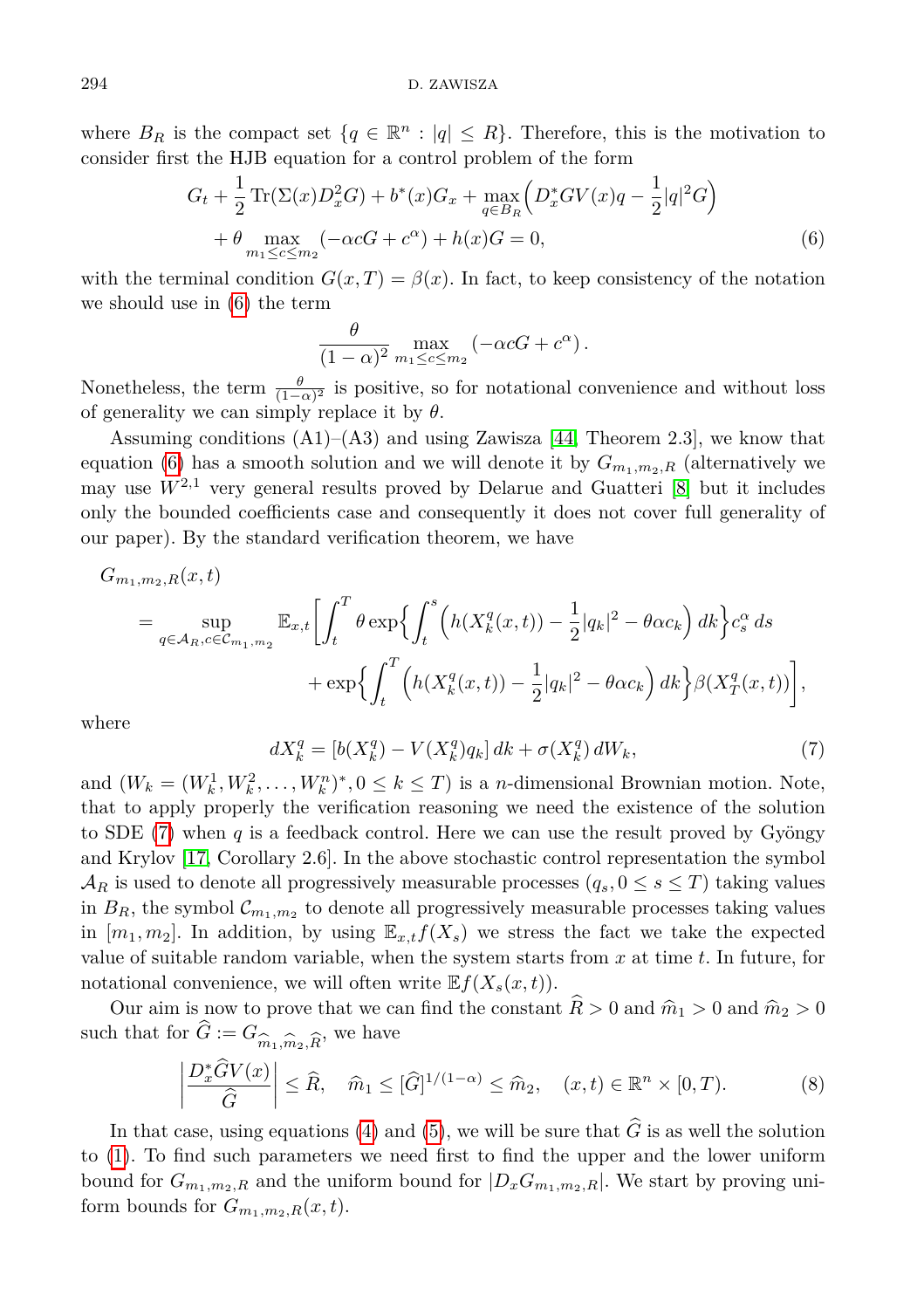Proposition 3.1. *Suppose that k <* 0*, conditions listed in* (A1)–(A3) *are satisfied and*  $G_{m_1,m_2,R}(x,t)$  *is a classical solution to* [\(6\)](#page-7-0)*. Then there exist*  $D_1, D_2 > 0$  *such that* 

$$
D_2 \leq G_{m_1,m_2,R}(x,t) \leq D_1, \quad (x,t) \in \mathbb{R}^n \times [0,T], \ m_1 \leq 1 \leq m_2.
$$

*Proof.* Since functions *h* and  $\beta$  are bounded there exists a constant  $D > 0$  such that

$$
|G_{m_1,m_2,R}(x,t)|
$$
  
\n
$$
\leq \sup_{q\in A_R,c\in\mathcal{C}_{m_1,m_2}} \mathbb{E}_{x,t} \left[ \int_t^T \theta \exp\left\{ \int_t^s \left( h(X_k^q(x,t)) - \frac{1}{2} |q_k|^2 - \theta \alpha c_k \right) dk \right\} c_s^{\alpha} ds
$$
  
\n
$$
+ \exp\left\{ \int_t^T \left( h(X_k^q(x,t)) - \frac{1}{2} |q_k|^2 - \theta \alpha c_k \right) dk \right\} \beta (X_T^q(x,t)) \right\}
$$
  
\n
$$
\leq D \sup_{c\in\mathcal{C}_{m_1,m_2}} \mathbb{E}_{x,t} \left[ \int_t^T \exp\left\{ - \int_t^s \theta \alpha c_k dk \right\} c_s^{\alpha} ds + 1 \right].
$$

Furthermore, for  $\alpha \in (0,1)$  we have

$$
\int_{t}^{T} \exp\left\{-\int_{t}^{s} \theta \alpha c_{k} dk\right\} c_{s}^{\alpha} ds
$$
\n
$$
\leq \int_{t}^{T} \exp\left\{-\int_{t}^{s} \theta \alpha c_{k} dk\right\} \chi_{\{c_{s} \leq 1\}} ds + \int_{t}^{T} \exp\left\{-\int_{t}^{s} \theta \alpha c_{k} dk\right\} c_{s} \chi_{\{c_{s} > 1\}} ds,
$$

and by the first fundamental theorem of calculus, we get

$$
\int_{t}^{T} \exp\left\{-\int_{t}^{s} \theta \alpha c_{k} dk\right\} c_{s} ds = \frac{1}{\theta \alpha} \Big[-\exp\left\{-\int_{t}^{s} \theta \alpha c_{k} dk\right\} \Big]_{t}^{T}
$$

$$
= \frac{1}{\theta \alpha} \Big[1 - \exp\left\{-\int_{t}^{T} \theta \alpha c_{k} dk\right\} \Big].
$$

Consequently,

$$
\int_t^T \exp\Big\{-\int_t^s \theta \alpha c_k \, dk\Big\} c_s^\alpha \, ds \leq T + \frac{1}{\theta \alpha}.
$$

Thus, there exists a constant  $D_1 > 0$  such that

<span id="page-8-0"></span> $|G_{m_1,m_2,R}(x,t)| \le D_1, (x,t) \in \mathbb{R}^n \times [0,T].$  (9)

By substituting  $c \equiv 1$  and  $q \equiv 0$  and using the fact that the function h is bounded and  $\beta$  is bounded away from zero, we get the lower bound for  $|G_{m_1,m_2,R}(x,t)|$ , i.e. there exists  $D_2 > 0$  such that for all  $(x, t) \in \mathbb{R}^n \times [0, T]$ 

$$
|G_{m_1,m_2,R}(x,t)| \geq \mathbb{E}_{x,t} \Big[ \exp\Big\{ \int_t^T (h(X_k^q(x,t)) - \theta \alpha) \, dk \Big\} \beta(X_T^q(x,t)) \Big] \geq D_2 > 0. \quad \blacksquare \tag{10}
$$

*Case* 2:  $k > 1$ .

In this case we are interested in the solution to the equation

$$
G_t + \frac{1}{2} \operatorname{Tr}(\Sigma(x)D_x^2 G) + b^*(x)D_x G + \max_{q \in B_R} \left( D_x^* G V(x) q - \frac{1}{2}|q|^2 G \right) + \theta \min_{0 \le c \le m_2} \left( -\alpha c G + c^{\alpha} \right) + h(x)G = 0.
$$
 (11)

<span id="page-8-1"></span>Note that in this case we have  $\alpha > 1$ .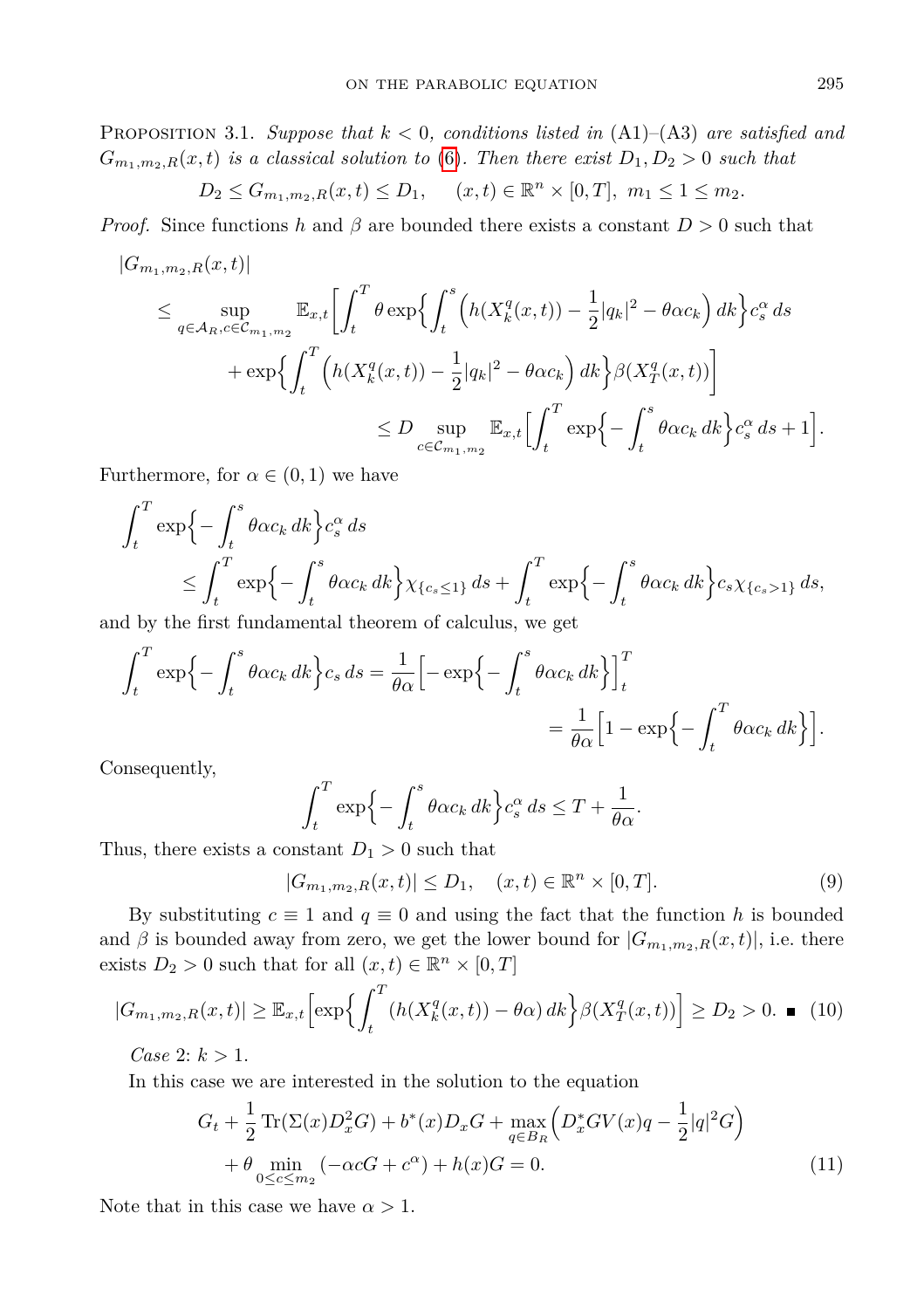**PROPOSITION** 3.2. Assume  $k > 1$ , conditions (A1)–(A3) hold and  $G_{0,m_2,R}(x,t)$  is a *bounded classical solution to equation* [\(11\)](#page-8-0). Then there exist  $D_1, D(m_2) > 0$  such that

$$
D(m_2) \le G_{0,m_2,R}(x,t) \le D_1, \quad (x,t) \in \mathbb{R}^n \times [0,T], \ m_2 > 0.
$$

*Proof.* First we find an upper bound for *G*. Note that  $\min_{0 \leq c \leq m_2} (-\alpha cG + c^{\alpha}) < 0$  and

$$
\min_{0 \le c \le m_2} (-\alpha cG + c^{\alpha}) = \min_{0 \le c \le m_2} (-\alpha c + c^{\alpha} G^{-1})G.
$$

Therefore, the stochastic representation (of the game type) has the form

$$
G_{0,m_2,R}(x,t)
$$
  
=  $\sup_{q \in A_R} \inf_{c \in C_{0,m_2}} \mathbb{E}_{x,t} \left[ \int_t^T \theta \exp \left\{ \int_t^s \left( h(X_k^q(x,t)) - \frac{1}{2} |q_k|^2 - \theta \alpha c_k + \theta c_k^{\alpha} G_k^{-1} \right) dk \right\} ds$   
+  $\exp \left\{ \int_t^T \left( h(X_k^q(x,t)) - \frac{1}{2} |q_k|^2 - \theta \alpha c_k + \theta c_k^{\alpha} G_k^{-1} \right) dk \right\} \beta (X_T^q(x,t)) \right].$ 

In the above expression the infimum is taken over  $\mathcal{C}_{0,m_2}$ , so it is smaller than the expectation taken under the assumption that  $m_2 > 0$  with the control  $c \equiv 0$ . In that case, in the above exponent, all expressions are bounded above, so there must exist a constant  $D_1 > 0$  such that

$$
G_{0,m_2,R}(x,t) \le D_1, \quad (x,t) \in \mathbb{R}^n \times [0,T], \ m_2 > 0.
$$

In addition, we have  $\alpha > 1$ , so

$$
0 < G_{0,m_2,R}(x,t)^{1/(\alpha-1)} \le D_1^{1/(\alpha-1)}, \quad (x,t) \in \mathbb{R}^n \times [0,T], \ m_2 > 0
$$

and we can set  $m_2 = D_1^{1/(\alpha-1)}$ . With those parameters fixed, with the help of the stochastic representation

$$
G_{0,m_2,R}(x,t) = \sup_{q \in \mathcal{A}_R} \inf_{c \in \mathcal{C}_{0,m_2}} \mathbb{E}_{x,t} \left[ \int_t^T \theta c_s^{\alpha} \exp \left\{ \int_t^s \left( h(X_k^q(x,t)) - \frac{1}{2} |q_k|^2 - \theta \alpha c_k \right) dk \right\} ds + \exp \left\{ \int_t^T \left( h(X_k^q(x,t)) - \frac{1}{2} |q_k|^2 - \theta \alpha c_k \right) dk \right\} \beta (X_T^q(x,t)) \right]
$$

and substituting  $q \equiv 0$ , we have

$$
G_{0,m_2,R}(x,t) \geq \mathbb{E}_{x,t} \exp\left\{ \int_t^T (h(X_k^q(x,t)) - \theta \alpha m_2) \, dk \right\} \beta(X_T^q(x,t)).
$$

The function *β* is bounded away from 0 and *h* is bounded. This ensures existence for the constant  $D(m_2) > 0$  such that

$$
G_{0,m_2,R}(x,t) > D(m_2) > 0, \quad (x,t) \in \mathbb{R}^n \times [0,T], \ m_2 > 0.
$$

<span id="page-9-0"></span>In both cases  $k < 0$  and  $k > 1$  we look for estimates for  $|D_xG_{m_1,m_2,R}|$ . Usually, the authors use the approach based on using the Itô formula and estimate only  $|X_k^q(x,t) X_k^q(\bar{x}, t)$ <sup>2</sup> (see for example Fleming and McEneaney [\[14,](#page-14-11) Lemma 4.1] or Zawisza [\[43,](#page-15-5) Theorem 4.3]) and this is insufficient in our setting. Therefore, we need the following lemma.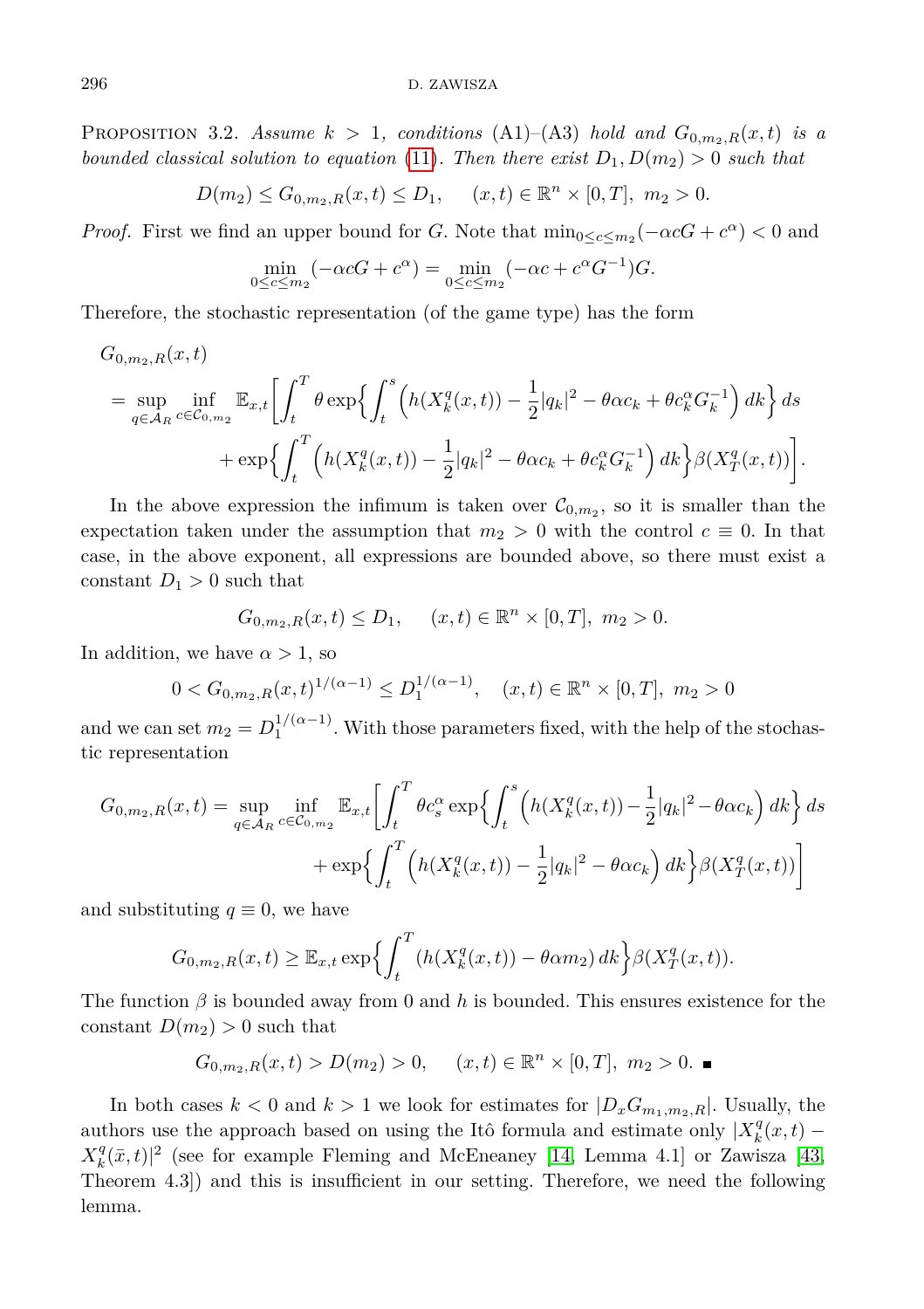Lemma 3.3. *If the functions V , σ are Lipschitz continuous and bounded, b is Lipschitz continuous, processes*  $(X_k^q(x,t), t \leq k \leq T)$ ,  $(X_k^q(\bar{x}, t), t \leq k \leq T)$  are strong solutions to *q q q*

$$
dX_k^q = \left[b(X_k^q) - V(X_k^q)q_k\right]dk + \sigma(X_k^q) dW_k,
$$

*and*  $(q_k, k \leq T)$  *takes its values in*  $B_R$ *, then there exists a constant*  $\tilde{L} > 0$  *such that for all*  $(q_k, k \leq T)$ 

$$
\mathbb{E}\sup_{t\leq k\leq T}\exp\left\{-\frac{1}{2}\int_t^k|q_s|^2\,ds\right\}|X_k^q(x,t)-X_k^q(\bar{x},t)|\leq \tilde{L}|x-\bar{x}|,\quad x,\bar{x}\in\mathbb{R}^n,\ t\in[0,T].
$$

*Moreover, the constant*  $\tilde{L}$  *does not depend on the choice of the radius*  $R > 0$ *.* 

*Proof.* Applying the Itô formula, we get

$$
\exp\left\{-\frac{1}{2}\int_{t}^{s}|q_{l}|^{2}dl\right\}(X_{s}^{q}(x,t)-X_{s}^{q}(\bar{x},t))
$$
\n
$$
=(x-\bar{x})+\int_{t}^{s}\exp\left\{-\frac{1}{2}\int_{t}^{k}|q_{l}|^{2}dl\right\}[\zeta(X_{k}^{q}(x,t),q_{k})-\zeta(X_{k}^{q}(\bar{x},t),q_{k})]dk
$$
\n
$$
+\int_{t}^{s}\exp\left\{-\frac{1}{2}\int_{t}^{k}|q_{l}|^{2}dl\right\}[\sigma(X_{k}^{q}(x,t))-\sigma(X_{k}^{q}(\bar{x},t))]dW_{k}, \quad (12)
$$

where

<span id="page-10-0"></span>
$$
\zeta(x,q) = \left[ b(x) - V(x)q - \frac{1}{2}|q|^2x \right].
$$

Taking the maximum in *q* yields the existence of a constant *M >* 0 such that for all  $x, \bar{x} \in \mathbb{R}^n$ 

$$
(x - \bar{x})^*(\zeta(x, q) - \zeta(\bar{x}, q))
$$
  
=  $(x - \bar{x})^*(b(x) - b(\bar{x})) - (x - \bar{x})^*(V(x) - V(\bar{x}))q - \frac{1}{2}|q|^2|x - \bar{x}|^2 \le M|x - \bar{x}|^2.$  (13)

Applying the Itô formula once again, using the process [\(12\)](#page-10-0) and the quadratic function, we have

$$
\exp\left\{-2\cdot\frac{1}{2}\int_{t}^{s}|q_{k}|^{2}dk\right\}|X_{s}^{q}(x,t)-X_{s}^{q}(\bar{x},t)|^{2}=|x-\bar{x}|^{2}
$$
  
+
$$
\int_{t}^{s}2\exp\left\{-2\cdot\frac{1}{2}\int_{t}^{k}|q_{l}|^{2}dl\right\}|X_{k}^{q}(x,t)-X_{k}^{q}(\bar{x},t)]^{*}[\zeta(X_{k}^{q}(x,t),q_{k})-\zeta(X_{k}^{q}(\bar{x},t),q_{k})]dk
$$
  
+
$$
\int_{t}^{s}\exp\left\{-2\cdot\frac{1}{2}\int_{t}^{k}|q_{l}|^{2}dl\right\}\operatorname{Tr}\left(\left[\sigma(X_{k}^{q}(x,t))-\sigma(X_{k}^{q}(\bar{x},t))\right]^{*}\left[\sigma(X_{k}^{q}(x,t))-\sigma(X_{k}^{q}(\bar{x},t))\right]\right)dk
$$
  
+
$$
\int_{t}^{s}2\exp\left\{-2\cdot\frac{1}{2}\int_{t}^{k}|q_{l}|^{2}dl\right\}|X_{k}^{q}(x,t)-X_{k}^{q}(\bar{x},t)]^{*}\left[\sigma(X_{k}^{q}(x,t))-\sigma(X_{k}^{q}(\bar{x},t))\right]dW_{k}.
$$
  
If the process  $(q, t \leq k \leq T)$  takes its values in  $B_{R}$ , then by the standard estimates for

If the process  $(q_k, t \leq k \leq T)$  takes its values in  $B_R$ , then by the standard estimates for the controlled processes (cf. Pham [\[34,](#page-15-14) Theorem 1.3.15]), we have

$$
\mathbb{E} \sup_{t \le k \le T} |X_k^q(x, t) - X_k^q(\bar{x}, t)|^4 < +\infty
$$

and consequently, the process

$$
Z_s = \int_t^s \exp\left\{-2 \cdot \frac{1}{2} \int_t^k |q_l|^2 dl\right\} (X_k^q(x,t) - X_k^q(\bar{x},t))^* \left[\sigma(X_k^q(x,t)) - \sigma(X_k^q(\bar{x},t))\right] dW_k
$$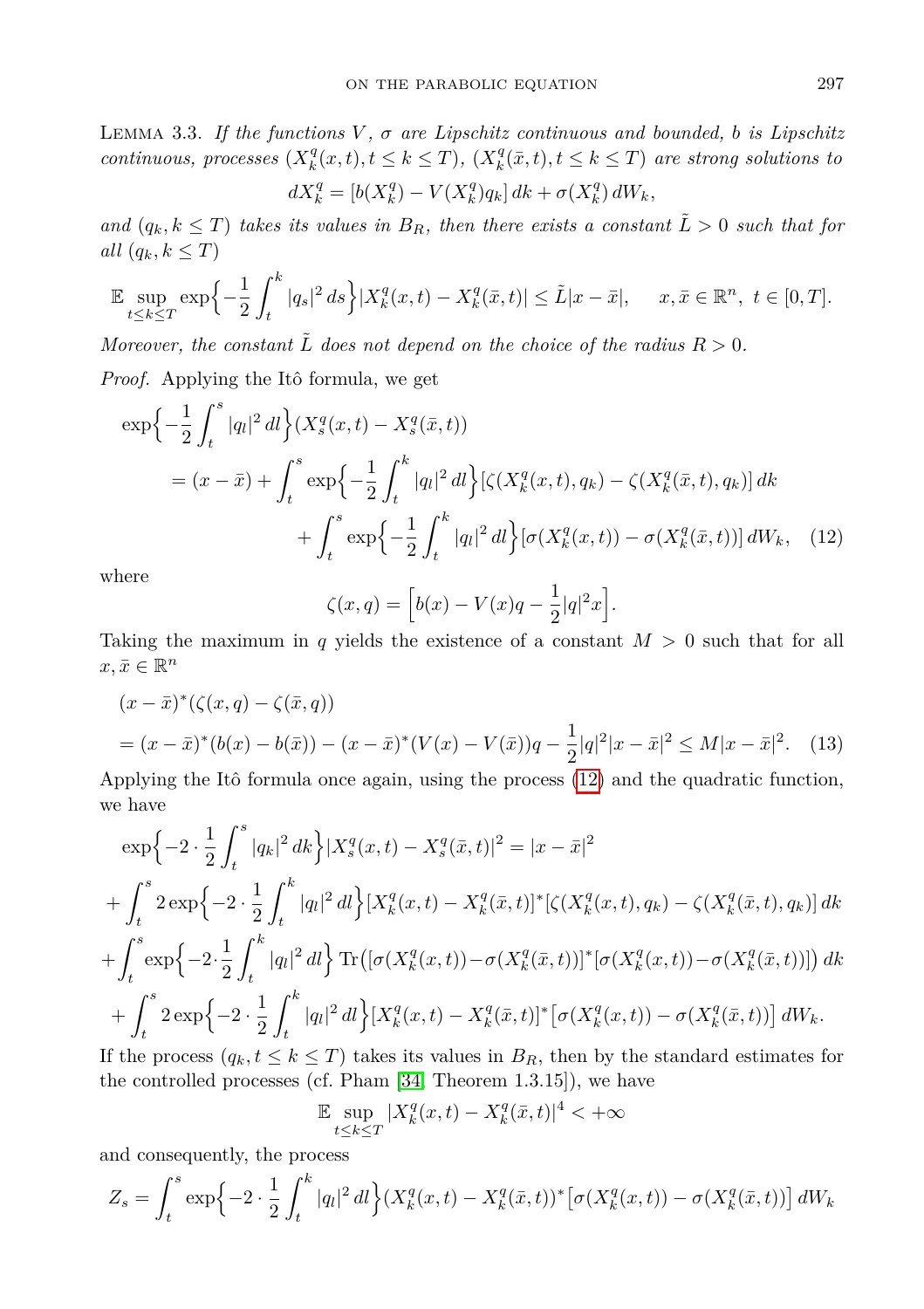is a square integrable martingale. Using the martingale inequality, we get

$$
\mathbb{E}\Big[\int_{t}^{s} \exp\Big\{-2 \cdot \frac{1}{2} \int_{t}^{k} |q_{l}|^{2} dl \Big\} \big[X_{k}^{q}(x,t) - X_{k}^{q}(\bar{x},t)\big]^{*} \big[\sigma(X_{k}^{q}(x,t)) - \sigma(X_{k}^{q}(\bar{x},t))\big] dW_{k}\Big]^{2}
$$
  

$$
\leq M \int_{t}^{s} \mathbb{E}\sup_{0 \leq k \leq p} \exp\Big\{-2 \cdot \frac{1}{2} \int_{t}^{k} |q_{l}|^{2} dl \Big\} \big|X_{k}^{q}(x,t) - X_{k}^{q}(\bar{x},t)\big|^{2} dp, \quad (14)
$$

for some constant  $M > 0$ . For fixed  $x, \overline{x} \in \mathbb{R}$  define a new function

$$
v(p) := \mathbb{E} \sup_{0 \le k \le p} \exp \left\{-2 \cdot \frac{1}{2} \int_t^k |q_l|^2 \, dl \right\} |X_k^q(x, t) - X_k^q(\bar{x}, t)|^2.
$$

The above inequalities and the Lipschitz continuity of  $\sigma$  ensure that there exists a constant  $\tilde{M} > 0$  such that

$$
v(s) \le |x - \bar{x}|^2 + \tilde{M} \int_t^s v(k) \, dk, \quad x, \bar{x} \in \mathbb{R}^n.
$$

The Gronwall inequality yields

<span id="page-11-2"></span>
$$
v(s) \le |x - \bar{x}|^2 e^{\tilde{M}(s-t)}, \quad x, \bar{x} \in \mathbb{R}^n. \quad \blacksquare
$$

## <span id="page-11-0"></span>**4. Main theorem**

Theorem 4.1. *Suppose that conditions* (A1), (A2) *and* (A3)*, or* (A1), (A2)*, and* (A3') *are satisfied. Then there exists*  $G \in C^{2,1}(\mathbb{R} \times [0,T)) \cap C(\mathbb{R} \times [0,T])$ *, a classical positive solution to equation* [\(1\)](#page-3-0). Moreover,  $G$  and  $D_xG$  are uniformly bounded.

*Proof.* It has already been proved (Propositions [3.1](#page-7-2) and [3.2\)](#page-8-1) that the analysis can be reduced only to the case  $k < 0$  or  $k > 1$  and to the set of conditions  $(A1)$ – $(A3)$ . Fortunately, we can consider both cases jointly because in both cases we have already proved that there exists a suitable pair of constants  $\hat{m}_1 < 1 < \hat{m}_2$  such that

<span id="page-11-1"></span>
$$
\hat{m}_1 \le [G_{\hat{m}_1, \hat{m}_2, R}]^{1/(1-\alpha)} \le \hat{m}_2, \quad (x, t) \in \mathbb{R}^n \times [0, T], \ R > 0.
$$
\n(15)

Now, we find a uniform bound for  $|D_xG_{m_1,m_2,R}|$ . The method is based on finding the bound for the Lipschitz constant for  $G_{m_1,m_2,R}$ . To achieve our goal we use stochastic representation for our HJB equation. In both cases  $k < 0$  and  $k > 1$  we have

$$
\begin{split}\n\left|G_{m_{1},m_{2},R}(x,t) - G_{m_{1},m_{2},R}(\bar{x},t)\right| \\
&\leq \sup_{q \in \mathcal{A}_{R}, c \in \mathcal{C}_{m_{1},m_{2}}} \mathbb{E}\bigg[\int_{t}^{T} \theta \exp\bigg\{-\int_{t}^{s} (\theta \alpha c_{k}) dk\bigg\} \\
&\times \bigg|\exp\bigg\{\int_{t}^{s} \Big(h(X_{k}^{q}(x,t)) - \frac{1}{2}|q_{k}|^{2}\Big) dk\bigg\} - \exp\bigg\{\int_{t}^{s} \Big(h(X_{k}^{q}(\bar{x},t)) - \frac{1}{2}|q_{k}|^{2}\Big) dk\bigg\}\bigg|c_{s}^{\alpha} ds \\
&\quad + |\beta(X_{T}^{q}(x,t))||\exp\bigg\{\int_{t}^{T} \Big(h(X_{k}^{q}(x,t)) - \frac{1}{2}|q_{k}|^{2} - \theta \alpha c_{k}\Big) dk\bigg\} \\
&\quad - \exp\bigg\{\int_{t}^{T} \Big(h(X_{k}^{q}(\bar{x},t)) - \frac{1}{2}|q_{k}|^{2} - \theta \alpha c_{k}\big) dk\bigg\}\bigg| \\
&\quad + \exp\bigg\{\int_{t}^{T} \Big(h(X_{k}^{q}(\bar{x},t)) - \frac{1}{2}|q_{k}|^{2} - \theta \alpha c_{k}\big) dk\bigg\}\bigg|\beta(X_{T}^{q}(x,t)) - \beta(X_{T}^{q}(\bar{x},t))\bigg|\bigg].\n\end{split} \tag{16}
$$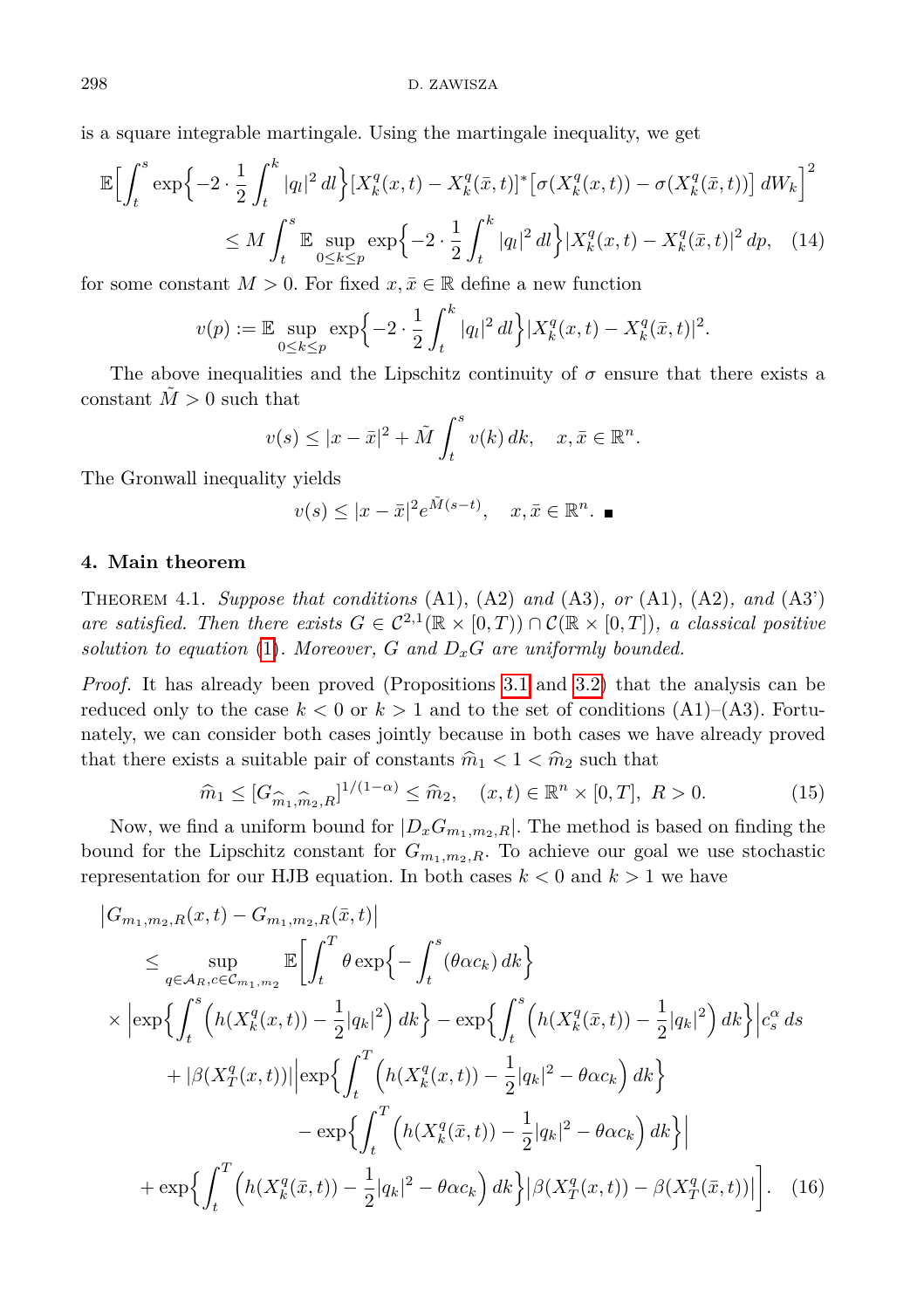Note that the expression  $\int_t^s (h(X_k^q(x,t)) - \frac{1}{2}|q_k|^2 - \theta \alpha c_k) dk$  is bounded. For the function  $e^x$ , we have  $|e^x - e^y| \leq e^z |x - y|$ , if  $x, y \leq z$ . Thus, we can treat the first and the second expression on the right hand side of [\(16\)](#page-11-1) by taking the advantage of the estimate

$$
\begin{split} & \left| \exp \Big\{ \int_{t}^{s} \Big( h(X_{k}^{q}(x,t)) - \frac{1}{2} |q_{k}|^{2} - \theta \alpha c_{k} \Big) \, dk \Big\} - \exp \Big\{ \int_{t}^{s} \Big( h(X_{k}^{q}(\bar{x},t)) - \frac{1}{2} |q_{k}|^{2} - \theta \alpha c_{k} \Big) \, dk \Big\} \Big| \\ & \leq N_{1} \exp \Big\{ - \int_{t}^{s} \frac{1}{2} |q_{k}|^{2} \, dk \Big\} \Big| \int_{t}^{s} h(X_{k}^{q}(x,t)) \, dk - \int_{t}^{s} h(X_{k}^{q}(\bar{x},t)) \, dk \Big| \\ & \leq N_{2} \sup_{t \leq k \leq T} \exp \Big\{ - \int_{t}^{k} \frac{1}{2} |q_{k}|^{2} \, dk \Big\} \big| X_{k}^{q}(x,t) - X_{k}^{q}(\bar{x},t) \big|, \end{split}
$$

for suitable constants  $N_1, N_2 > 0$ .

Using the fact that  $\beta$  is Lipschitz continuous and bounded and summarizing all inequalities together with Lemma [3.3](#page-9-0) we obtain the existence of uniform constants  $M_1, M_2 > 0$  such that

$$
|G_{m_1,m_2,R}(x,t) - G_{m_1,m_2,R}(\bar{x},t)|
$$
  
\n
$$
\leq M_1 E \sup_{t \leq k \leq T} \exp\left\{-\int_t^k \frac{1}{2} |q_t|^2 dt\right\} |X_k(x,t) - X_k(\bar{x},t)| \leq M_2 |x - \bar{x}|
$$

and since coefficients of *V* are bounded,  $G_{m_1,m_2,R}$  is uniformly bounded below, there exists  $\hat{R} > 0$  such that

<span id="page-12-0"></span>
$$
\left| \frac{D_x^* G_{m_1, m_2, R} V(x)}{G_{m_1, m_2, R}} \right| \leq \widehat{R}, \quad (x, t) \in \mathbb{R}^n \times [0, T], \ 0 \leq m_1 < m_2, \ R > 0. \tag{17}
$$

Estimates [\(15\)](#page-11-2) and [\(17\)](#page-12-0) ensure that  $G_{\hat{m}_1,\hat{m}_2,\hat{R}}$  is the desired solution.

**5. Extensions.** For notational convenience we have omitted in the above analysis a few possible extensions. If we assume that the parameter  $\theta$  is state dependent we will get the equation important from the point of view of the so-called stochastic differential utility process with the Kreps–Proteus utility (see Duffie and Epstein [\[9\]](#page-14-20), Duffie and Lions [\[10\]](#page-14-21)). In this case, we have

<span id="page-12-1"></span>
$$
G_t + \frac{1}{2} \text{Tr}(\Sigma(x)D_x^2 G) + \frac{1}{2} \frac{1}{G} D_x^* G A(x) D_x G + b^*(x) D_x G + \theta(x) (1 - k) G^k + h(x) G = 0, \qquad (x, t) \in \mathbb{R}^n \times [0, T).
$$
 (18)

We need the following condition:

(A4) The function  $\theta : \mathbb{R} \to \mathbb{R}^+$  is Lipschitz continuous and bounded.

Theorem 5.1. *Suppose that conditions* (A1), (A2), (A3) *and* (A4)*, or* (A1), (A2), (A3') *and* (A4) *are satisfied. Then there exists*  $G \in C^{2,1}(\mathbb{R} \times [0,T]) \cap C(\mathbb{R} \times [0,T])$ *, a classical positive solution to equation* [\(18\)](#page-12-1)*. In addition, G and DxG are uniformly bounded.*

*Proof.* To complete the reasoning from the proof of Theorem [4.1](#page-11-0) it is worth to present only one estimate. Namely, we can again use the fact  $|e^x - e^y| \leq e^a |x - y|$  for any  $x, y \leq a$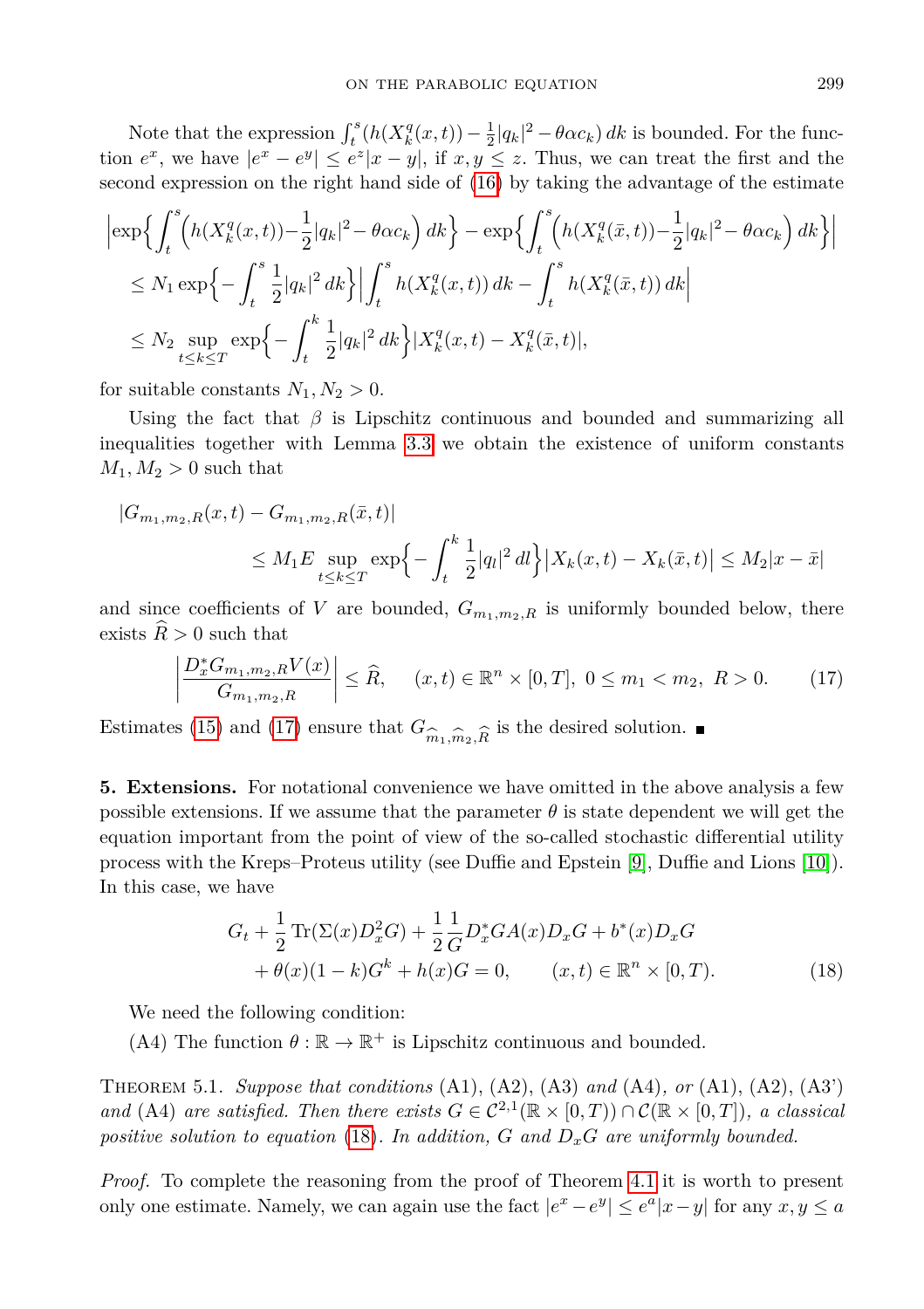and arrive at

$$
\left| \exp \left\{ - \int_t^s \left( \alpha \theta (X_k^q(x,t))c_k + \frac{1}{2}|q_k|^2 \right) dk \right\} - \exp \left\{ - \int_t^s \left( \alpha \theta (X_k^q(\bar{x},t))c_k + \frac{1}{2}|q_k|^2 \right) dk \right\} \right|
$$
  
\n
$$
\leq LT|\alpha| \sup_{t \leq s \leq T} \left[ \exp \left\{ -\frac{1}{2} \int_t^s |q_k|^2 dk \right\} |X_s^q(x,t) - X_s^q(\bar{x},t)| \exp \left\{ - \int_t^s \alpha \underline{\theta} c_k dk \right\} \int_t^s c_k dk \right],
$$

where  $t \leq s \leq T$ ,  $\theta = \inf_{x \in \mathbb{R}} \theta(x)$  and  $L > 0$  is a Lipschitz constant for the function  $\theta$ . Now, it is sufficient to note that for any  $\gamma > 0$  the process

$$
\exp\left\{-\int_t^s \gamma c_k \, dk\right\} \int_t^s c_k \, dk, \quad t \le s \le T,
$$

is bounded because the function  $xe^{-\gamma x}$  is bounded for  $x > 0$ .

The second extension is dedicated to the robust optimal selection problem (see Zawisza [\[42\]](#page-15-15), [\[41\]](#page-15-16)). We consider the equation

$$
G_t + \frac{1}{2} \text{Tr}(\Sigma(x)D_x^2 G) + \frac{1}{2} \frac{1}{G} D_x^* G A(x) D_x G + \iota \min_{\eta \in \Gamma} (b^*(x, \eta) D_x G + h(x, \eta) G) + \theta(x) (1 - k) G^k = 0, \quad (x, t) \in \mathbb{R}^n \times [0, T), \quad (19)
$$

where  $\Gamma \subset \mathbb{R}^l$  is a fixed compact set and  $\iota \in \{-1,1\}$  is a parameter that allows replacing min with max.

Here we need the following:

(A1') The functions

$$
b: \mathbb{R}^n \times \Gamma \to \mathbb{R}^n, \quad h: \mathbb{R}^n \times \Gamma \to \mathbb{R}, \quad \theta: \mathbb{R}^n \to \mathbb{R}^+
$$

are continuous (jointly in both variables) and Lipschitz continuous in the first variable uniformly with respect to the second, i.e. there exists a constant  $L > 0$  such that for all  $x, \bar{x} \in \mathbb{R}, \eta \in \Gamma$ 

<span id="page-13-2"></span>
$$
|b(x, \eta) - b(\bar{x}, \eta)| \le L|x - \bar{x}|,
$$
  
\n
$$
|h(x, \eta) - h(\bar{x}, \eta)| \le L|x - \bar{x}|,
$$
  
\n
$$
|\theta(x) - \theta(\bar{x})| \le L|x - \bar{x}|.
$$

In addition the functions *h* and *θ* are assumed to be bounded.

Theorem 5.2. *Suppose that conditions* (A1'), (A2), (A3) *and* (A4)*, or* (A1'), (A2), (A3') *and* (A4) *are satisfied. Then there exists*  $G \in C^{2,1}(\mathbb{R} \times [0,T]) \cap C(\mathbb{R} \times [0,T])$ *, a classical positive solution to equation* [\(19\)](#page-13-2)*. In addition, G and DxG are uniformly bounded.*

*Proof.* The proof is a straightforward repetition of the proof of Theorem [4.1.](#page-11-0)

Acknowledgments. I gratefully acknowledge the work carried out by the Referee.

## **References**

- <span id="page-13-1"></span>[\[1\]](http://dx.doi.org/10.1007/s00245-015-9306-4) G. Benedetti, L. Campi, *Utility indifference valuation for non-smooth payoffs with an application to power derivatives*, Appl. Math. Optim. 73 (2016), 349–389.
- <span id="page-13-0"></span>[\[2\]](http://dx.doi.org/10.1007/s002459900067) A. Bensoussan, J. Frehse, H. Nagai, *Some results on risk-sensitive control with full observation*, Appl. Math. Optim. 37 (1998), 1–41.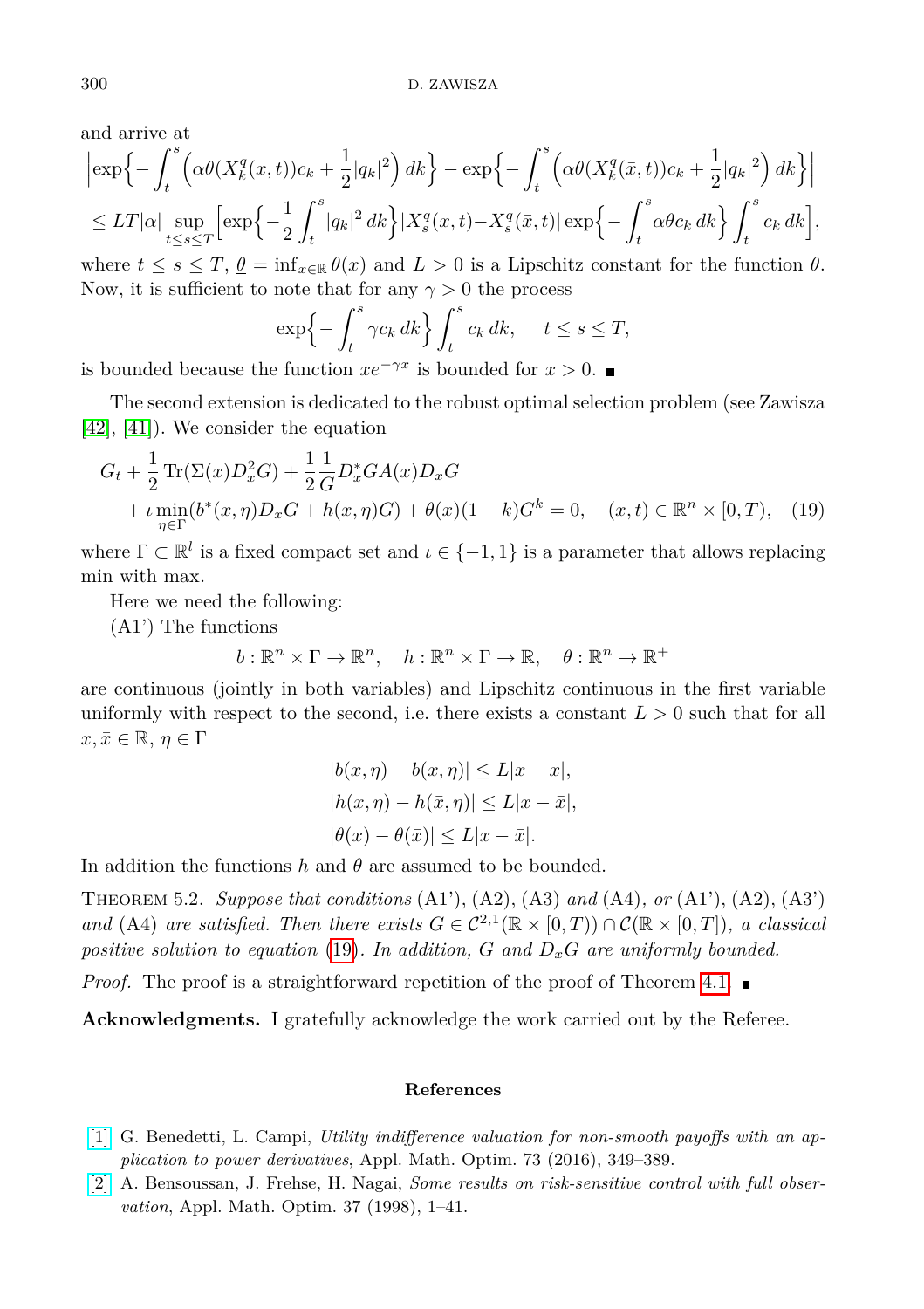- <span id="page-14-14"></span>[\[3\]](http://dx.doi.org/10.1080/10451120500031736) F. E. Benth, K. H. Karlsen, *A PDE representation of the density of the minimal entropy martingale measure in stochastic volatility markets*, Stochastics 77 (2005), 109–137.
- <span id="page-14-6"></span>[\[4\]](http://dx.doi.org/10.1007/s00780-012-0193-0) B. Berdjane, S. Pergamenshchikov, *Optimal consumption and investment for markets with random coefficients*, Finance Stoch. 17 (2013), 419–446.
- <span id="page-14-4"></span>[\[5\]](http://dx.doi.org/10.1137/S0363012904440885) N. Castañeda-Leyva, D. Hernández-Hernández, *Optimal consumption investment problems in incomplete markets with stochastic coefficients*, SIAM J. Control Optim. 44 (2005), 1322– 1344.
- <span id="page-14-1"></span>[\[6\]](http://dx.doi.org/10.1137/090760180) M. Davis, S. Lleo, *Jump-diffusion risk-sensitive asset management I: diffusion factor model*, SIAM J. Financial Math. 2 (2011), 22–54.
- <span id="page-14-2"></span>[\[7\]](http://dx.doi.org/10.1137/110825881) M. Davis, S. Lleo, *Jump-diffusion risk-sensitive asset management II: jump-diffusion factor model*, SIAM J. Control Optim. 51 (2013), 1441–1480.
- <span id="page-14-3"></span>[\[8\]](http://dx.doi.org/10.1016/j.spa.2006.05.002) F. Delarue, G. Guatteri, *Weak existence and uniqueness for forward-backward SDEs*, Stochastic Process. Appl. 116 (2006), 1712–1742.
- <span id="page-14-20"></span>[\[9\]](http://dx.doi.org/10.2307/2951600) D. Duffie, L. G. Epstein, *Stochastic differential utility*, Econometrica 60 (1992), 353–394.
- <span id="page-14-21"></span>[\[10\]](http://dx.doi.org/10.1016/0304-4068(92)90028-6) D. Duffie, P.-L. Lions, *PDE solutions of stochastic differential utility*, J. Math. Econom. 21 (1992), 577–606.
- [\[11\]](http://dx.doi.org/10.2307/1913778) L. G. Epstein, S. E. Zin, *Substitution, risk aversion, and the temporal behavior of consumption and asset returns: a theoretical framework*, Econometrica 57 (1989), 937–969.
- <span id="page-14-7"></span>[\[12\]](http://dx.doi.org/10.1007/s007800200083) W. H. Fleming, D. Hernández-Hernández, *An optimal consumption model with stochastic volatility*, Finance Stoch. 7 (2003), 245–262.
- <span id="page-14-8"></span>[\[13\]](http://dx.doi.org/10.1007/s00245-005-0826-1) W. H. Fleming, D. Hernández-Hernández, *The tradeoff between consumption and investment in incomplete financial markets*, Appl. Math. Optim. 52 (2005), 219–235.
- <span id="page-14-11"></span>[\[14\]](http://dx.doi.org/10.1137/S0363012993258720) W. H. Fleming, W. M. McEneaney, *Risk-sensitive control on an infinite time horizon*, SIAM J. Control Optim. 33 (1995), 1881–1915.
- <span id="page-14-12"></span>[\[15\]](http://dx.doi.org/10.1214/105051605000000412) E. Gobet, J. Lemor, X. Warin, *A regression-based Monte Carlo method to solve backward stochastic differential equations*, Ann. Appl. Probab. 15 (2005), 2172–2202.
- <span id="page-14-17"></span>[\[16\]](http://dx.doi.org/10.1080/13527260600963851) M. R. Grasselli, T. R. Hurd, *Indifference pricing and hedging for volatility derivatives*, Appl. Math. Finance 14 (2007), 303–317.
- <span id="page-14-19"></span>[\[17\]](http://dx.doi.org/10.1007/BF01203833) I. Gyöngy, N. Krylov, *Existence of strong solutions for Itô's stochastic equations via approximations*, Probab. Theory Related Fields 105 (1996), 143–158.
- <span id="page-14-0"></span>[\[18\]](http://dx.doi.org/10.1007/s13160-017-0242-3) H. Hata, *Risk-sensitive asset management in a general diffusion factor model: risk-seeking case*, Jpn. J. Ind. Appl. Math. 34 (2017), 59–98.
- <span id="page-14-10"></span>[\[19\]](http://dx.doi.org/10.1137/17M1135864) H. Hata, H. Nagai, S. J. Sheu, *An optimal consumption problem for general factor models*, SIAM J. Control Optim. 56 (2018), 3149–3183.
- <span id="page-14-9"></span>[\[20\]](http://dx.doi.org/10.1137/110794845) H. Hata, S. J. Sheu, *On the Hamilton–Jacobi–Bellman equation for an optimal consumption problem: I. Existence of solution*, SIAM J. Control Optim. 50 (2012), 2373–2400.
- <span id="page-14-16"></span>[\[21\]](http://dx.doi.org/10.1111/j.1467-9965.2002.tb00129.x) V. Henderson, *Valuation of claims on nontraded assets using utility maximization*, Math. Finance 12 (2002), 351–373.
- <span id="page-14-18"></span>[\[22\]](http://dx.doi.org/10.1007/s11228-017-0435-6) D. Hernández-Hernández, *Variance-optimal martingale measures for diffusion processes with stochastic coefficients*, Set-Valued Var. Anal. 26 (2018), 975–991.
- <span id="page-14-15"></span>[\[23\]](http://dx.doi.org/10.1007/978-3-319-13984-5_9) D. Hernández-Hernández, S. J. Sheu, *Solution of the HJB equations involved in utilitybased pricing*, in: XI Symposium on Probability and Stochastic Processes, Progr. Probab. 69, Birkhäuser/Springer, Cham, 2015, 177–198.
- <span id="page-14-13"></span>[\[24\]](http://dx.doi.org/10.1080/17442508.2016.1187609) S. Jacka, A. Mijatović, *On the policy improvement algorithm in continuous time*, Stochastics 89 (2017), 348–359.
- <span id="page-14-5"></span>[\[25\]](http://dx.doi.org/10.1007/s00780-016-0316-0) H. Kraft, T. Seiferling, F. T. Seifried, *Optimal consumption and investment with Epstein– Zin recursive utility*, Finance Stoch. 21 (2017), 187–226.